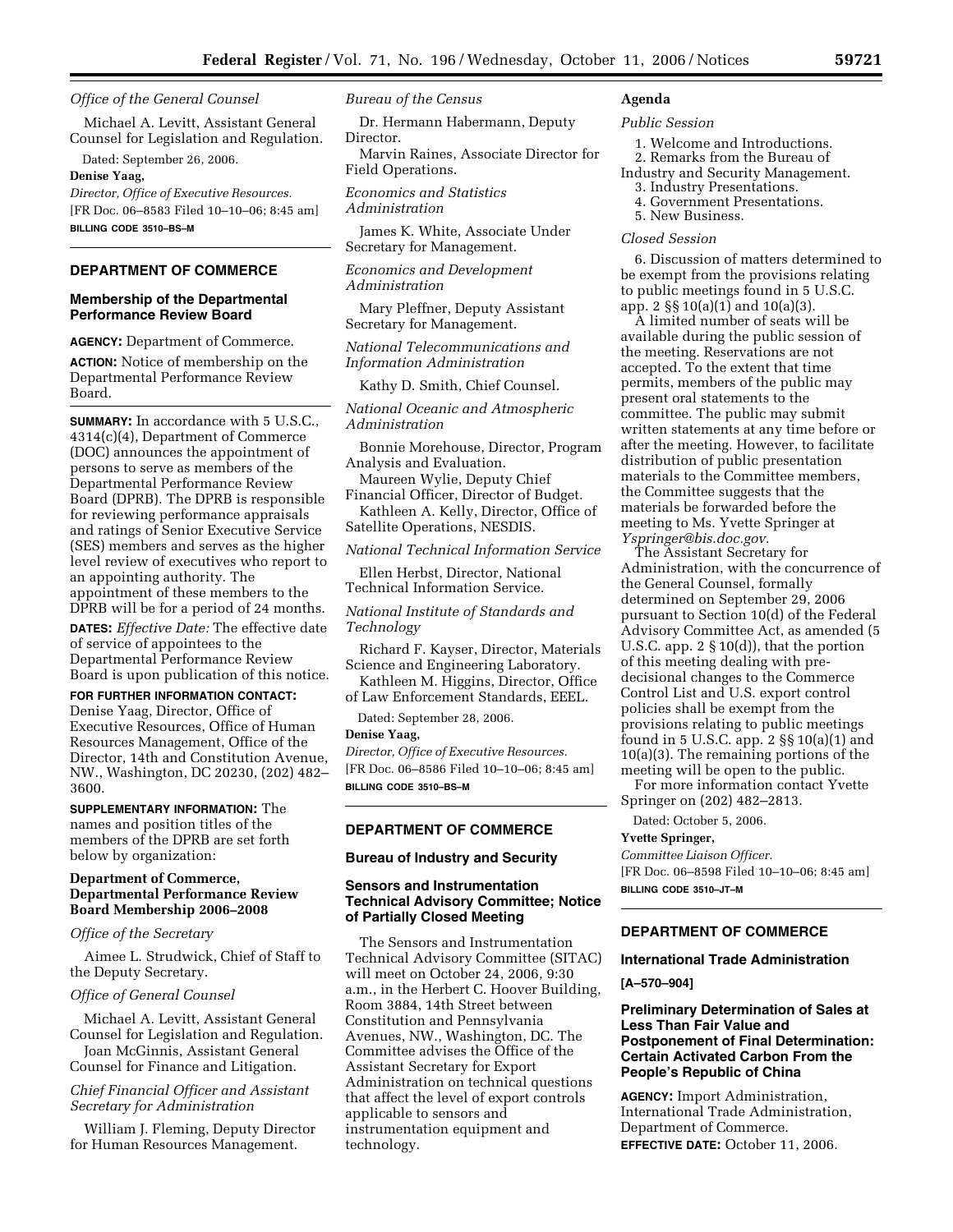**SUMMARY:** We preliminarily determine that certain activated carbon from the People's Republic of China (''PRC'') is being, or is likely to be, sold in the United States at less than fair value (''LTFV''), as provided in section 733 of the Tariff Act of 1930, as amended (''the Act''). The estimated margins of sales at LTFV are shown in the ''Preliminary Determination'' section of this notice.

**FOR FURTHER INFORMATION CONTACT:**  Catherine Bertrand or Anya Naschak, AD/CVD Operations, Office 9, Import Administration, International Trade Administration, U.S. Department of Commerce, 14th Street and Constitution Avenue, NW., Washington, DC 20230; telephone: 202–482–3207 or 202–482– 6375, respectively.

## **SUPPLEMENTARY INFORMATION:**

#### **Case History**

On March 8, 2006, the Department of Commerce (''Department'') received a petition on imports of certain activated carbon from the People's Republic of China (''PRC'') from Calgon Carbon Corporation and Norit Americas Inc. (''Petitioners''). This investigation was initiated on March 28, 2006. *See Initiation of Antidumping Duty Investigation: Certain Activated Carbon From the People's Republic of China,* 71 FR 16757 (April 4, 2006) (''*Initiation Notice*'').

Since the initiation of this investigation, the following events have occurred. On April 4, 2006, the Department requested quantity and value (''Q&V'') information from the producers and exporters of certain activated carbon that Petitioners identified in the petition. Also, on April 4, 2006, the Department sent a letter requesting Q&V information to the China Bureau of Fair Trade for Imports & Exports (''BOFT'') of the Ministry of Commerce (''MOFCOM'') requesting that BOFT transmit the letter to all companies who manufacture and export subject merchandise to the United States, or produce the subject merchandise for the companies who were engaged in exporting the subject merchandise to the United States during the period of investigation (''POI'').

The Q&V information was due on April 19, 2006. The Department received twenty-three responses. The Department did not receive any type of communication from BOFT regarding its request for Q&V information. For a complete list of all parties from which the Department requested Q&V information, *see* Memorandum to James C. Doyle, Director, AD/CVD Operations, Office 9, through Carrie Blozy, Program Manager, AD/CVD Operations, Office 9,

from Catherine Bertrand, Senior Case Analyst, Office 9: Selection of Respondents for the Antidumping Investigation of Certain Activated Carbon From the People's Republic of China, dated May 3, 2006 (''Respondent Selection Memo'').

On April 21, 2006, the United States International Trade Commission (''ITC'') issued its affirmative preliminary determination that there is a reasonable indication that an industry in the United States is materially injured or threatened with material injury by reason of imports from the PRC of certain activated carbon. The ITC's determination was published in the **Federal Register** on May 2, 2006. *See Investigation No. 731–TA–1103 (Preliminary), Certain Activated Carbon From China,* 71 FR 25858 (May 2, 2006).

On May 3, 2006, the Department selected Calgon Carbon (Tianjin) Co., Ltd. (''CCT''), Tianjin Jacobi Int'l Trading Co., Ltd. (''Jacobi Tianjin''), and Datong Huibao Activated Carbon Co., Ltd and its affiliated company Beijing Hibridge Trading Co., Ltd. (''Huibao/ Hibridge''), as mandatory respondents in this investigation. *See* Respondent Selection Memo. On May 4, 2006, the Department issued the full antidumping questionnaire to the selected mandatory respondents.

On May 15, 2006, the Department received a letter from Huibao/Hibridge, informing the Department that Huibao/ Hibridge was withdrawing from this investigation. *See* Memorandum to the File from Catherine Bertrand, Senior Case Analyst, dated May 15, 2006. Additionally, as described below, although Huibao/Hibridge filed a separate rate application, we have not considered its request for a separate rate in this investigation given its failure to participate as a mandatory respondent. Any references to the separate rate applicants in this notice specifically exclude Huibao/Hibridge.

On May 19, 2006, the Department selected an additional mandatory respondent, Jilin Province Bright Future Chemicals Co. Ltd. (''JBF Chemical'') and its affiliated company Jilin Province Bright Future Industry & Commerce Co. Ltd. (''JBF Industry'') (collectively, ''Jilin Bright Future''). *See* Memorandum to James C. Doyle, Director, AD/CVD Operations, Office 9, through Carrie Blozy, Program Manager, AD/CVD Operations, Office 9, from Catherine Bertrand, Senior Case Analyst, Office 9: Selection of Additional Mandatory Respondent, dated May 19, 2006, (''Additional Respondent Selection Memo''). On May 19, 2006, the Department issued the full antidumping questionnaire to Jilin Bright Future.

On April 20, 2006, the Department requested comments from all interested parties on proposed product characteristics to be used in the designation of control numbers (''CONNUMs'') to be assigned to the subject merchandise. The Department received comments from Petitioners. On May 10, 2006, the Department released the product characteristics to be used in the designation of CONNUMs to be assigned the subject merchandise.

On June 1, 2006, the Department determined that India, Indonesia, Sri Lanka, the Philippines, and Egypt are countries comparable to the PRC in terms of economic development. *See*  Memorandum from Ron Lorentzen, Director, Office of Policy, to James C. Doyle, Office Director, Office 9: Antidumping Investigation of Certain Activated Carbon from the People's Republic of China: Request for a List of Surrogate Countries, dated June 1, 2006. (''Office of Policy Surrogate Countries Memorandum'').

On June 6, 2006, the Department invited interested parties to comment on the Department's surrogate country selection and/or significant production in the potential surrogate countries and to submit publicly available information to value the factors of production. On July 25, 2006, we received comments from Petitioners on the selection of a surrogate country. No other party to the proceeding submitted information or comments concerning the selection of a surrogate country. For a detailed discussion of the selection of the surrogate country, *See* ''Surrogate Country'' section below, and the Memorandum to James C. Doyle, Director, AD/CVD Operations, Office 9, from Anya Naschak, Senior Case Analyst, AD/CVD Operations, Office 9: Antidumping Duty Investigation of Certain Activated Carbon from the People's Republic of China: Selection of a Surrogate Country, dated October 4, 2006 (''Surrogate Country Memo'').

On July 25, 2006, Jacobi Tianjin submitted comments on information with which to value the factors of production in this investigation. Petitioners and Jilin Bright Future submitted comments on information with which to value the factors of production in this investigation on August 10, 2006. Petitioners submitted additional comments on August 21, 2006.

We received questionnaire responses from the mandatory respondents in June and July 2006, and we issued supplemental questionnaires and received responses in July, August, and September 2006. We received separate rate applications from 20 companies.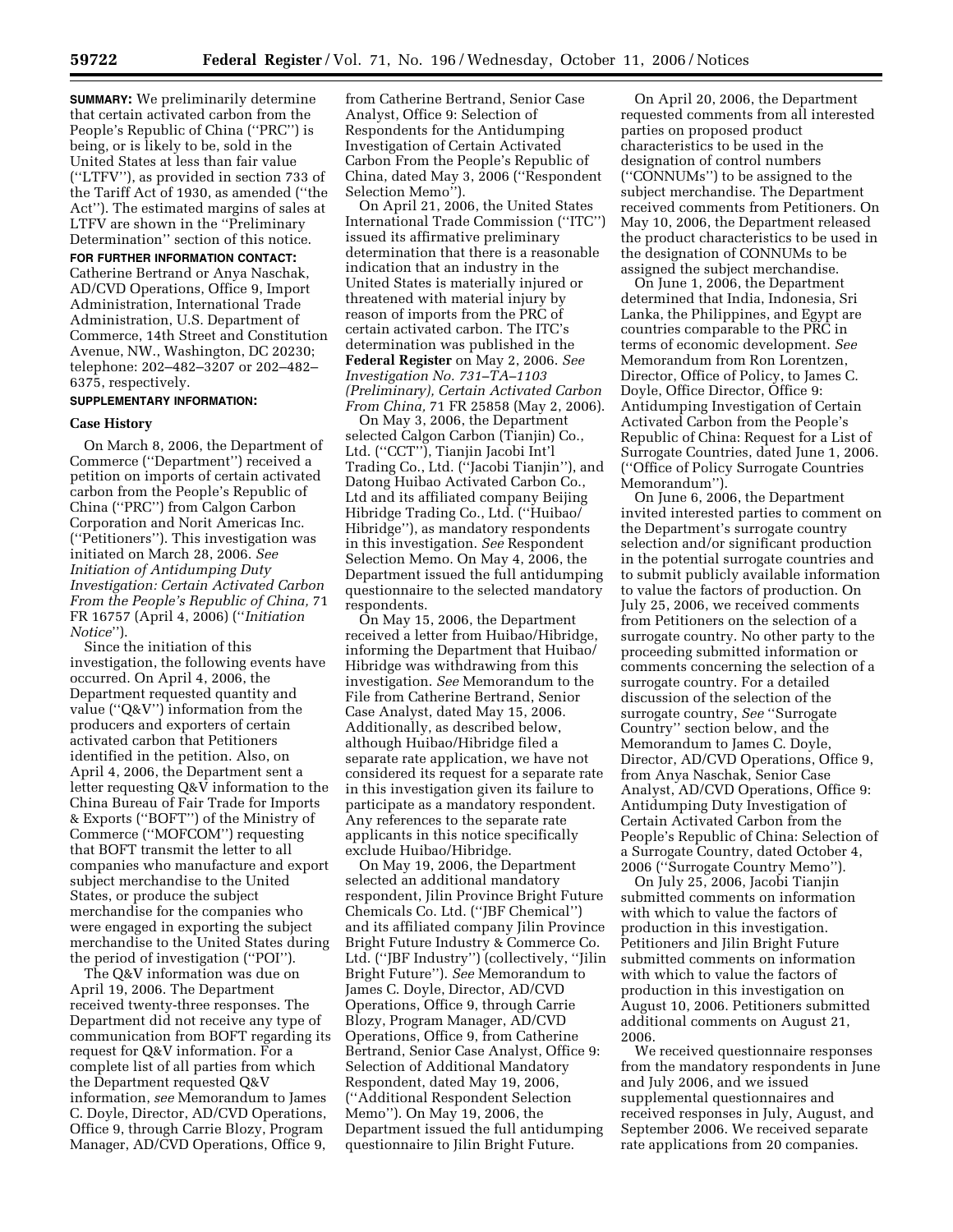We issued deficiency questionnaires to all applicants. *See* ''Separate Rates'' section below, and the Memorandum to James C. Doyle, Director, AD/CVD Operations, Office 9, from Anya Naschak, Senior Case Analyst, AD/CVD Operations, Office 9: Antidumping Duty Investigation of Certain Activated Carbon from the People's Republic of China: Separate Rates Memorandum, dated October 4, 2006 (''Separate Rates Memo'').

On July 21, 2006, Petitioners made a timely request pursuant to  $733(c)(1)(A)$ of the Act and 19 CFR 351.205(e) for a fifty-day postponement of the preliminary determination, until October 4, 2006. On August 2, 2006, the Department published a postponement of the preliminary antidumping duty determination on certain activated carbon from the PRC. *See Postponement of Preliminary Determination of Antidumping Duty Investigation: Certain Activated Carbon from the People's Republic of China,* 71 FR 43714 (August 2, 2006).

## **Postponement of Final Determination**

Section 735(a)(2) of the Act provides that a final determination may be postponed until no later than 135 days after the date of the publication of the preliminary determination if, in the event of an affirmative preliminary determination, a request for such postponement is made by exporters who account for a significant proportion of exports of the subject merchandise or, in the event of a negative preliminary determination, a request for such postponement is made by the Petitioners. The Department's regulations at 19 CFR 351.210(e)(2) require that requests by respondents for postponement of a final determination be accompanied by a request for an extension of the provisional measures from a four-month period to not more than six months.

On September 26, 2006, CCT requested the Department postpone its final determination by 60 days until 135 days after the publication of the preliminary determination. Additionally, CCT requested that the Department extend the provisional measures under Section 733(d) of the Act. Accordingly, because we have made an affirmative preliminary determination and the requesting parties account for a significant proportion of the exports of the subject merchandise, pursuant to 735(a)(2) of the Act, we have postponed the final determination until no later than 135 days after the date of publication of the preliminary determination and are extending the provisional measures accordingly.

### **Period of Investigation**

The period of investigation (''POI'') is July 1, 2005, through December 31, 2005.

This period corresponds to the two most recent fiscal quarters prior to the month of the filing of the petition (March 8, 2006). *See* 19 CFR 351.204(b)(1).

## **Scope of Investigation**

The merchandise subject to this investigation is certain activated carbon. Certain activated carbon is a powdered, granular, or pelletized carbon product obtained by ''activating'' with heat and steam various materials containing carbon, including but not limited to coal (including bituminous, lignite, and anthracite), wood, coconut shells, olive stones, and peat. The thermal and steam treatments remove organic materials and create an internal pore structure in the carbon material. The producer can also use carbon dioxide gas  $(CO<sub>2</sub>)$  in place of steam in this process. The vast majority of the internal porosity developed during the high temperature steam (or  $CO<sub>2</sub>$  gas) activated process is a direct result of oxidation of a portion of the solid carbon atoms in the raw material, converting them into a gaseous form of carbon.

The scope of this investigation covers all forms of activated carbon that are activated by steam or  $CO<sub>2</sub>$ , regardless of the raw material, grade, mixture, additives, further washing or postactivation chemical treatment (chemical or water washing, chemical impregnation or other treatment), or product form. Unless specifically excluded, the scope of this investigation covers all physical forms of certain activated carbon, including powdered activated carbon (''PAC''), granular activated carbon (''GAC''), and pelletized activated carbon.

Excluded from the scope of the investigation are chemically-activated carbons. The carbon-based raw material used in the chemical activation process is treated with a strong chemical agent, including but not limited to phosphoric acid, zinc chloride sulfuric acid or potassium hydroxide, that dehydrates molecules in the raw material, and results in the formation of water that is removed from the raw material by moderate heat treatment. The activated carbon created by chemical activation has internal porosity developed primarily due to the action of the chemical dehydration agent. Chemically activated carbons are typically used to activate raw materials with a lignocellulosic component such as

cellulose, including wood, sawdust, paper mill waste and peat.

To the extent that an imported activated carbon product is a blend of steam and chemically activated carbons, products containing 50 percent or more steam (or  $CO<sub>2</sub>$  gas) activated carbons are within this scope, and those containing more than 50 percent chemically activated carbons are outside this scope.

Also excluded from the scope are reactivated carbons. Reactivated carbons are previously used activated carbons that have had adsorbed materials removed from their pore structure after use through the application of heat, steam and/or chemicals.

Also excluded from the scope is activated carbon cloth. Activated carbon cloth is a woven textile fabric made of or containing activated carbon fibers. It is used in masks and filters and clothing of various types where a woven format is required.

Any activated carbon meeting the physical description of subject merchandise provided above that is not expressly excluded from the scope is included within this scope. The products under investigation are currently classifiable under the Harmonized Tariff Schedule of the United States (''HTSUS'') subheading 3802.10.00. Although HTSUS subheadings are provided for convenience and customs purposes, the written description of the scope of this investigation is dispositive.

#### **Scope Comments**

In accordance with the preamble to our regulations (*see Antidumping Duties; Countervailing Duties,* 62 FR 27296, 27323 (May 19, 1997)), in our initiation notice we set aside a period of time for parties to raise issues regarding product coverage and encouraged all parties to submit comments within 20 calendar days of publication of the initiation notice. *See Initiation Notice*  71 FR at 16758.

On May 4, 2006, Carbochem Inc. (''Carbochem'') submitted timely scope comments in which it argued that the Department should issue a ruling that the scope of these investigations does not cover certain grades of Carbochem activated carbon. Carbochem argued that these certain grades are not manufactured in the United States by the Petitioners. Carbochem further argued that it has developed a number of unique and proprietary grades of activated carbon that exceed the performance capabilities of the products produced by Petitioners.

On August 24, 2006, Petitioners submitted comments on Carbochem's scope request. Petitioners argued that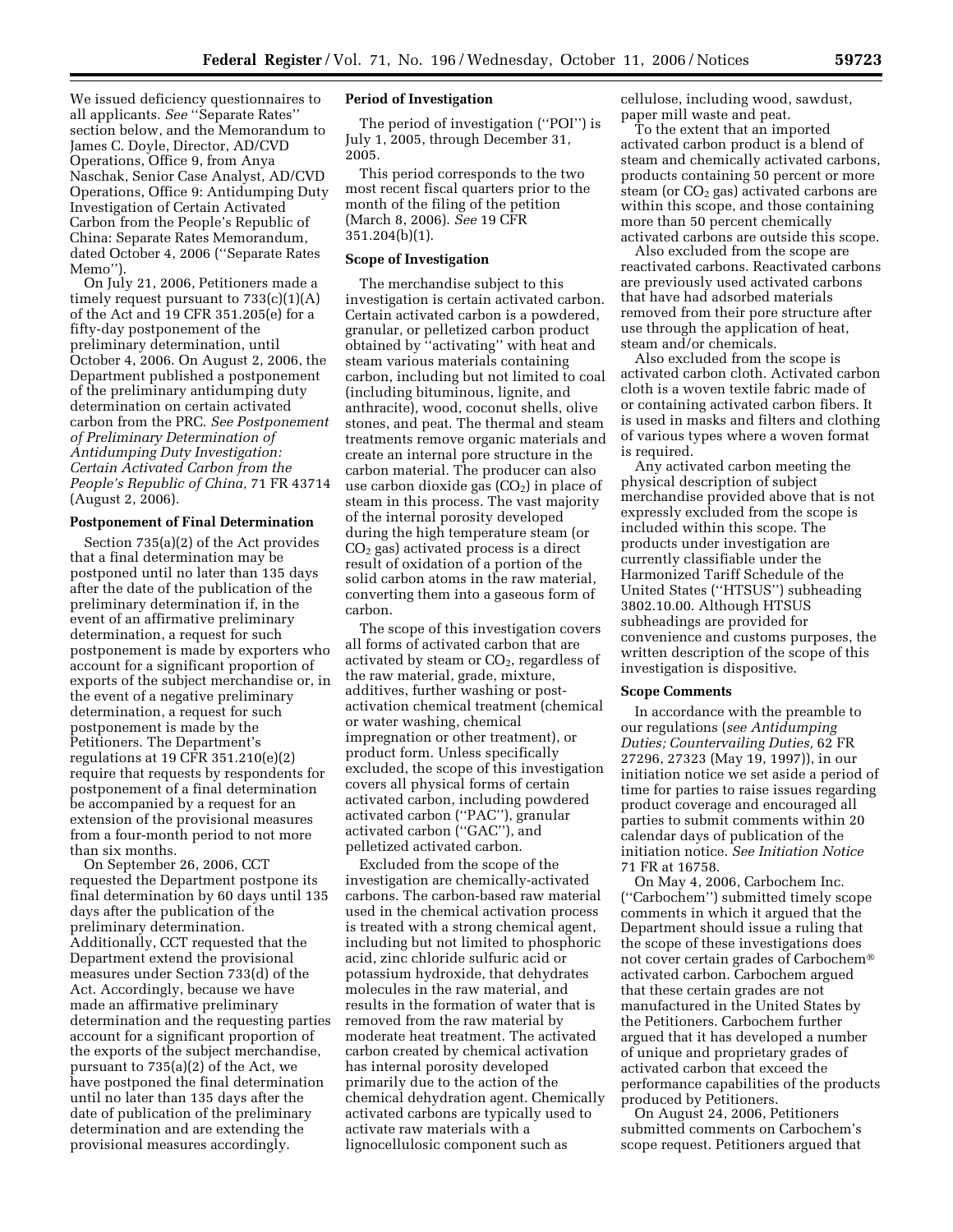the domestic industry does manufacture products with the same or competitive properties and performance characteristics as the products for which Carbochem proposed an exclusion. Petitioners further argued that the domestic industry is not required to produce every product that is within the scope of the investigation but simply has to be able to produce the class or kind of products covered by the scope, which Petitioners argue that they do. Petitioners assert that there is no basis on which to exclude the products requested by Carbochem. On September 14, 2006, Carbochem filed rebuttal comments in response to Petitioners' August 24, 2006 submission stating that its products are not comparable to those produced by Petitioners.

The Department has analyzed the comments received by Carbochem and Petitioners. For this preliminary determination, the Department has determined to deny the request by Carbochem. For a detailed discussion of this issue, *see* the Memorandum to James C. Doyle, Office Director, AD/ CVD Operations, Office 9 from Catherine Bertrand, Senior Case Analyst, AD/CVD Operations, Office 9: Antidumping Duty Investigation of Certain Activated Carbon From the People's Republic of China: Comments on the Scope of the Investigation, dated October 4, 2006 (''Scope Memorandum''). We will afford interested parties an opportunity to provide comments on our preliminary finding on this issue in their case and rebuttal briefs, and, if any are provided, we will revisit this issue in our final determination.

## **Selection of Respondents**

Section 777A(c)(1) of the Act directs the Department to calculate individual weighted-average dumping margins for each known exporter and producer of the subject merchandise. Section 777A(c)(2) of the Act gives the Department discretion, when faced with a large number of exporters/producers, to limit its examination to a reasonable number of such companies if it is not practicable to examine all companies. Where it is not practicable to examine all known producers/exporters of subject merchandise, this provision permits the Department to investigate either (A) a sample of exporters, producers, or types of products that is statistically valid based on the information available to the Department at the time of selection or (B) exporters/ producers accounting for the largest volume of the merchandise under investigation that can reasonably be examined. After consideration of the

complexities expected to arise in this proceeding and the available resources, the Department determined that it was not practicable in this investigation to examine all known producers/exporters of subject merchandise. Instead, we limited our examination to the three exporters accounting for the largest volume of shipments of the subject merchandise to the United States during the POI pursuant to section 777A(c)(2)(B) of the Act. We selected CCT, Jacobi Tianjin, and Huibao/ Hibridge to be mandatory respondents, as they are the exporters accounting for the largest volume of exports to the United States during the POI of subject merchandise from the PRC. After Huibao/Hibridge informed the Department that it was withdrawing from this investigation, the Department selected Jilin Bright Future as a mandatory respondent. Jilin Bright Future was the next largest producer/ exporter of those companies that submitted quantity and value responses. *See* Respondent Selection Memo and Additional Respondent Selection Memo.

## **Non-Market-Economy Country**

For purposes of initiation, Petitioners submitted LTFV analyses for the PRC as a non-market economy (''NME''). *See Initiation Notice*. In every case conducted by the Department involving the PRC, the PRC has been treated as an NME country. In accordance with section 771(18)(C)(i) of the Act, any determination that a foreign country is an NME country shall remain in effect until revoked by the administering authority. *See Tapered Roller Bearings and Parts Thereof, Finished and Unfinished, From the People's Republic of China: Preliminary Results 2001– 2002 Administrative Review and Partial Rescission of Review*, 68 FR 7500 (February 14, 2003), unchanged in *Tapered Roller Bearings and Parts Thereof, Finished and Unfinished, From the People's Republic of China: Final Results of 2001–2002 Administrative Review*, 68 FR 70488 (December 18, 2003). No party has challenged the designation of the PRC as an NME country in this investigation. Therefore, we have treated the PRC as an NME country for purposes of this preliminary determination.

#### **Surrogate Country**

When the Department is investigating imports from an NME, section  $773(c)(1)$ of the Act directs it to base normal value, in most circumstances, on the NME producer's factors of production valued in a surrogate market-economy country or countries considered to be

appropriate by the Department. In accordance with section 773(c)(4) of the Act, in valuing the factors of production, the Department shall utilize, to the extent possible, the prices or costs of factors of production in one or more market-economy countries that are at a level of economic development comparable to that of the NME country and are significant producers of comparable merchandise. The sources of the surrogate values we have used in this investigation are discussed under the normal value section below.

On July 25, 2006, the Department received comments from Petitioners on the appropriate surrogate country for valuing the factors of production (''FOP''). Petitioners argue that India is the most appropriate surrogate country in this investigation because India is at a comparable level of economic development with the PRC based on the Department's repeated use of India as a surrogate. Petitioners also provided evidence demonstrating that India is a significant producer of identical and comparable merchandise. Additionally, Petitioners contend that India provides publicly available information on which to base surrogate values. See Surrogate Country Memo for a complete description of Petitioners' surrogate country arguments.

As detailed in the Surrogate Country Memo, the Department has preliminarily selected India as the surrogate country on the basis that: (1) It is a significant producer of comparable merchandise; (2) it is at a similar level of economic development pursuant to 733(c)(4) of the Act; and (3) we have reliable data from India that we can use to value the FOP. *See* Surrogate Country Memo. Thus, we have calculated normal value using Indian prices, when available and appropriate, to value the FOP of the certain activated carbon producers. We have obtained and relied upon publicly available information wherever possible. *See*  Memorandum to the File from Anya Naschak, Senior Case Analyst, AD/CVD Operations, Office 9: Certain Activated Carbon from the People's Republic of China: Surrogate Values for the Preliminary Determination, dated October 4, 2006 (''Surrogate Value Memo'').

In accordance with 19 CFR 351.301(c)(3)(i), for the final determination in an antidumping investigation, interested parties may submit publicly available information to value the FOP within forty days after the date of publication of the preliminary determination.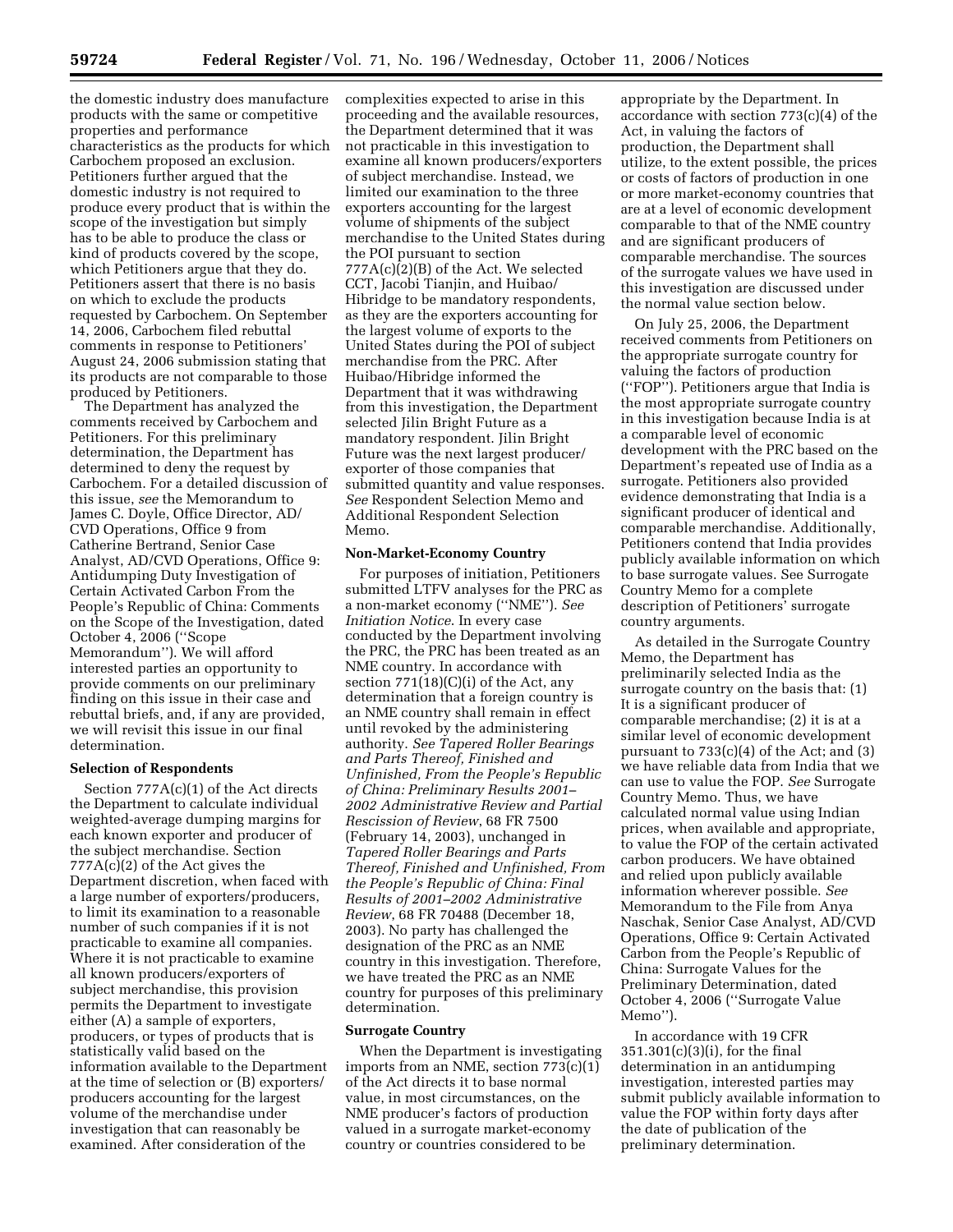## **Affiliation**

Based on the evidence on the record of this investigation, we preliminarily find that Jacobi Tianjin, Jacobi Carbons AB (''Jacobi AB''), and Jacobi Carbons Inc. (''Jacobi US'') (collectively, ''Jacobi'') are affiliated pursuant to sections  $771(33)(D)$ ,  $(E)$ , and  $(G)$  of the Act. Due to the proprietary nature of this issue, for a detailed discussion of our analysis, *see* Memorandum to the File from Anya Naschak, Senior Case Analyst, AD/CVD Operations, to James C. Doyle, Director, AD/CVD Operations: Certain Activated Carbon from the People's Republic of China: Affiliation and Treatment of Sales of Jacobi Tianjin International Trading Co., Ltd., Jacobi Carbons AB, and Jacobi Carbons, Inc., dated October 4, 2006 (''Jacobi Affiliation and Treatment of Sales Memo'').

With respect to Jilin Bright Future, JBF Chemical and JBF Industry submitted separate rate applications on May 4, 2006. In their applications, JBF Chemical and JBF Industry certified that they were affiliated with each other. *See*  JBF Chemical and JBF Industry's separate rate applications dated May 4, 2006. In their Section A questionnaire responses, dated June 9, 2006, JBF Chemical and JBF Industry stated that both companies are under common ownership. *See* JBF Chemical's Section A questionnaire response dated June 9, 2006, at 2 and Exhibit A–3; JBF Industry's Section A questionnaire response dated June 9, 2006, at 2 and Exhibit A–3. Based on the evidence on the record of this investigation, we preliminarily find that JBF Chemical and JBF Industry are affiliated pursuant to section 771(33)(E) of the Act.

## **Separate Rates**

CCT has reported that it is wholly foreign-owned. CCT reported that 100 percent of its shares are held by Calgon Carbon Corporation, which is located in the United States. Therefore, there is no PRC ownership of CCT, and because we have no evidence indicating that it is under the control of the PRC, a separate rates analysis is not necessary to determine whether it is independent from government control. *See Brake Rotors From the People's Republic of China: Preliminary Results and Partial Rescission of the Fourth New Shipper Review and Rescission of the Third Antidumping Duty Administrative Review*, 66 FR 1303, 1306 (January 8, 2001), unchanged in the final determination; *Notice of Final Determination of Sales at Less Than Fair Value: Creatine Monohydrate From the People's Republic of China*, 64 FR

71104 (December 20, 1999). Accordingly, we have preliminarily granted a separate rate for CCT.

As discussed in detail in the Jacobi Affiliation and Treatment of Sales Memo, the Department has preliminarily determined that Jacobi Tianjin should not be considered the mandatory respondent in this investigation. The Department has preliminarily determined that Jacobi Tianjin's affiliated company, Jacobi AB, conducted all sales-related activities with respect to exports made by Jacobi Tianjin of the merchandise under investigation and sold to unaffiliated U.S. customers through Jacobi US. *See*  Jacobi Affiliation and Treatment of Sales Memo. All exports made by Jacobi Tianjin were negotiated and sold by Jacobi AB and Jacobi Tianjin made no sales during the POI; therefore, Jacobi Tianjin has not demonstrated that it qualifies for a separate rate.1 However, because the Department has preliminarily determined that Jacobi AB is the respondent in this investigation, because Jacobi AB is a market economy company located in Sweden (*see*  Jacobi's Section A questionnaire response dated June 1, 2006 at page 14), and consistent with the Department's practice where the seller is located in a market economy country, we have preliminarily granted Jacobi AB its own rate. *See Notice of Preliminary Determination of Sales at Less Than Fair Value: Silicomanganese From Kazakhstan*, 66 FR 56639, 56641 (November 9, 2001), unchanged in *Notice of Final Determination of Sales at Less Than Fair Value: Silicomanganese From Kazakhstan*, 67 FR 15535 (April 2, 2002). Further, where Jacobi Tianjin acted as an export facilitator for Jacobi AB, those exports are also eligible for Jacobi AB's antidumping duty cash deposit rate. *See*  19 CFR 351.107(b)(2); *Final Determination of Sales at Less Than Fair Value and Final Partial Affirmative Determination of Critical Circumstances: Diamond Sawblades and Parts Thereof from the People's Republic of China*, 71 FR 29303 (May 22, 2006) and accompanying Issues and Decision Memorandum at Comment 18. *See also* Jacobi Affiliation and Treatment of Sales Memo.

In proceedings involving NME countries, the Department begins with a rebuttable presumption that all

companies within the country are subject to government control and thus should be assessed a single antidumping duty rate. It is the Department's policy to assign all exporters of merchandise subject to investigation in an NME country this single rate unless an exporter can demonstrate that it is sufficiently independent so as to be entitled to a separate rate. As explained below, Jilin Bright Future and certain companies who submitted separate rate applications have provided companyspecific information in order to demonstrate that they operate independently of *de jure* and *de facto*  government control, and, therefore, satisfy the standards for the assignment of a separate rate.

The separate rate application issued in this investigation (see *http:// www.trade.gov/ia/*) explained that all applications are due sixty calendar days after publication of the *Initiation Notice*, and the Department will not consider applications that remain incomplete by that deadline. We received 20 applications by the deadline. On June 14, 2006, the Department received a request from Ningxia Fengyuan Activated Carbon Co., Ltd. (''NFAC'') to extend the time limits with which to submit a response to the Department's quantity and value information, and to submit a separate rate application, until June 28, 2006. On June 27, 2006, the Department noted that NFAC had received notice of the deadlines with respect to the quantity and value questionnaire and the separate rates application in the *Initiation Notice*, and that the deadline had passed for submitting a separate rate application. The Department informed NFAC that it would be unable to grant NFAC's request for an extension of time to file the quantity and value questionnaire and the separate rate application. *See*  Letter from Carrie Blozy, Program Manager, AD/CVD Operations, Office 9, dated June 27, 2006.

We have considered whether each mandatory respondent and each separate rate applicant<sup>2</sup> is eligible for a separate rate. The Department's separate-rate test is not concerned, in

<sup>1</sup>The Department notes that although Jacobi Tianjin submitted a separate rate application and complete information in its Section A questionnaire response, all documents contained therein demonstrate that Jacobi AB was the seller of the merchandise. *See* Jacobi Affiliation and Treatment of Sales Memo.

<sup>2</sup>We received separate rate applications from the following: Datong Yunguang Chemicals Plant; Hebei Foreign Trade & Advertising Corp.; Ningxia Guanghua Cherishmet Activated Carbon Co. Ltd.; Ningxia Huahui Activated Carbon Co. Ltd.; Ningxia Mineral & Chemical Ltd.; Shanxi DMD Corp; Shanxi Industry Technology Trading Co. Ltd.; Shanxi Newtime Co. Ltd.; Shanxi Qixian Foreign Trade Corp.; Shanxi Sincere Industrial Co. Ltd.; Shanxi Xuanzhong Chemical Industry Co. Ltd.; Tangshan Solid Carbon Co., Ltd.; United Manufacturing Int'l (Beijing) Ltd. Xi'an Shuntong Int'l Trade & Industries Co. Ltd.; Panshan Import and Export Corp; and, Tianjin Maijin Industries Co. Ltd.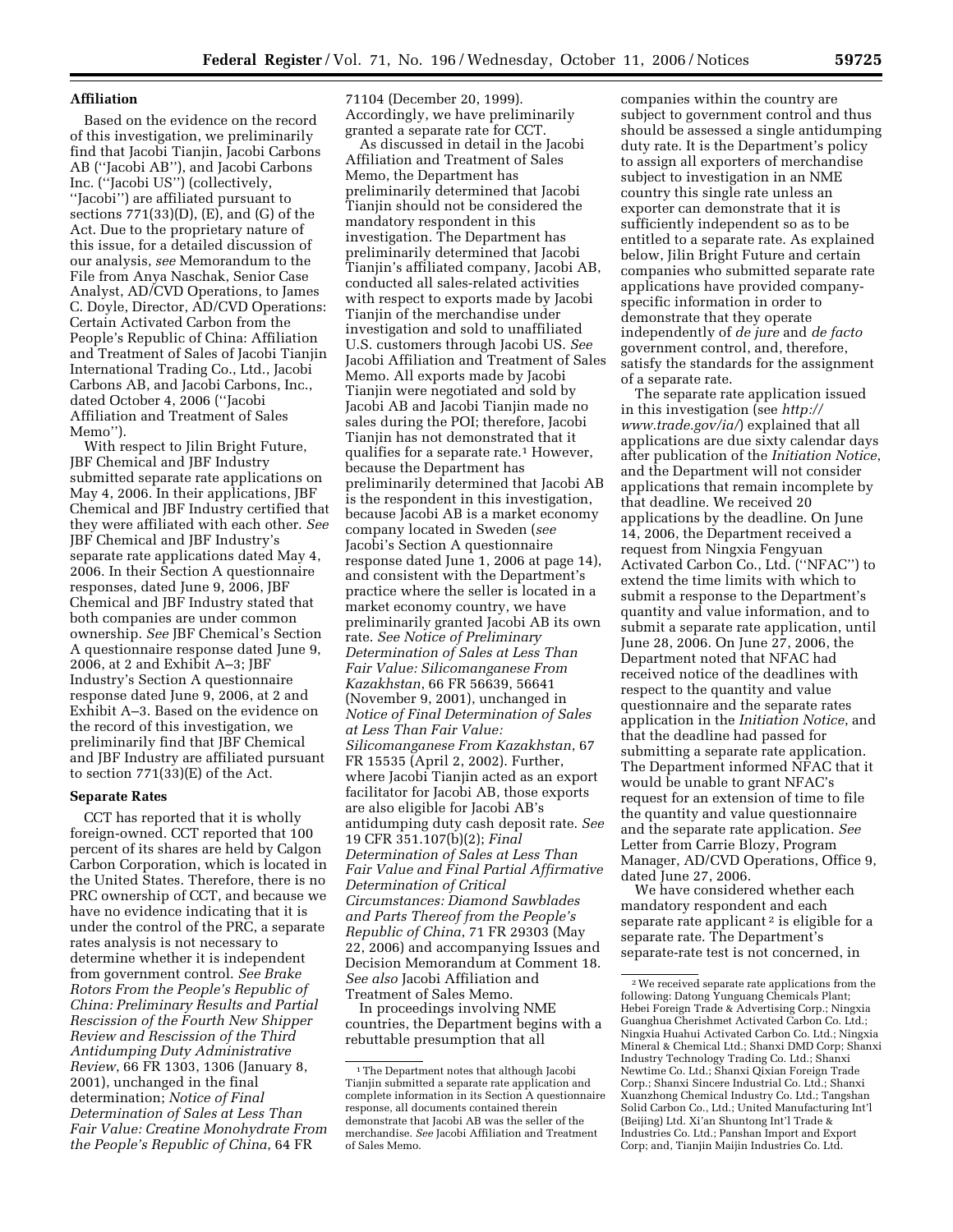general, with macroeconomic/bordertype controls, *e.g.*, export licenses, quotas, and minimum export prices, particularly if these controls are imposed to prevent dumping. Rather, the test focuses on controls over the investment, pricing, and output decision-making process at the individual firm level. *See Notice of Final Determination of Sales at Less Than Fair Value: Certain Cut-to-Length Carbon Steel Plate from Ukraine*, 62 FR 61754, 61757 (November 19, 1997), and *Tapered Roller Bearings and Parts Thereof, Finished and Unfinished, From the People's Republic of China: Final Results of Antidumping Duty Administrative Review*, 62 FR 61276, 61279 (November 17, 1997).

To establish whether a firm is sufficiently independent from government control of its export activities to be entitled to a separate rate, the Department analyzes each entity exporting the subject merchandise under a test arising from the *Final Determination of Sales at Less Than Fair Value: Sparklers from the People's Republic of China*, 56 FR 20588 (May 6, 1991) (''*Sparklers*''), as amplified by *Notice of Final Determination of Sales at Less Than Fair Value: Silicon Carbide from the People's Republic of China*, 59 FR 22585 (May 2, 1994) (''*Silicon Carbide*''), 59 FR at 22586–87. In accordance with the separate-rates criteria, the Department assigns separate rates in NME cases only if respondents can demonstrate the absence of both *de jure* and *de facto*  governmental control over export activities.

#### *1. Absence of De Jure Control*

The Department considers the following *de jure* criteria in determining whether an individual company may be granted a separate rate: (1) An absence of restrictive stipulations associated with an individual exporter's business and export licenses; (2) any legislative enactments decentralizing control of companies; and (3) other formal measures by the government decentralizing control of companies. *See Sparklers*, 56 FR at 20589.

The information provided by Jilin Bright Future and the separate rate applicants supports a preliminary finding of *de jure* absence of governmental control based on the following: (1) An absence of restrictive stipulations associated with the individual exporter's business and export licenses; (2) the applicable legislative enactments decentralizing control of the companies; and (3) any other formal measures by the

government decentralizing control of companies. *See* Separate Rates Memo.

#### *2. Absence of De Facto Control*

Typically the Department considers four factors in evaluating whether each respondent is subject to *de facto*  governmental control of its export functions: (1) Whether the export prices are set by or are subject to the approval of a governmental agency; (2) whether the respondent has authority to negotiate and sign contracts and other agreements; (3) whether the respondent has autonomy from the government in making decisions regarding the selection of management; and (4) whether the respondent retains the proceeds of its export sales and makes independent decisions regarding disposition of profits or financing of losses. *See Silicon Carbide*, 59 FR at 22587; *see also Notice of Final Determination of Sales at Less Than Fair Value: Furfuryl Alcohol From the People's Republic of China*, 60 FR 22544, 22545 (May 8, 1995). The Department has determined that an analysis of *de facto* control is critical in determining whether respondents are, in fact, subject to a degree of governmental control which would preclude the Department from assigning separate rates.

As noted above, the Department considers four factors in evaluating whether each respondent is subject to *de facto* governmental control of its export functions. In the instant case, we determine that, with regard to Jilin Bright Future and the separate rate applicants, except for Panshan Import and Export Corporation (''Panshan'') (hereinafter referred to as the Separate Rate Companies), the evidence on the record supports a preliminary finding of *de facto* absence of governmental control based on record statements and supporting documentation showing the following: (1) Each exporter sets its own export prices independent of the government and without the approval of a government authority; (2) each exporter retains the proceeds from its sales and makes independent decisions regarding disposition of profits or financing of losses; (3) each exporter has the authority to negotiate and sign contracts and other agreements; and (4) each exporter has autonomy from the government regarding the selection of management.

With regard to Panshan, it failed to provide any evidence that it had autonomy in making decisions regarding the selection of management. The separate rate application requires that the applicant provide specific documentation that evidences

independence in the selection of management. Panshan did not provide any evidence of independent selection of management in its application nor in its supplemental response in regard to a specific question from the Department asking for this documentation. *See*  Separate Rates Memo. Therefore, as the application requires the applicant to provide proof of the independent selection of management, Panshan has not met the basic requirements of the application. The Department finds that Panshan's application is deficient and therefore finds that Panshan is not eligible for a separate rate.

The evidence placed on the record of this investigation by Jilin Bright Future and the separate rate applicants, except for Panshan, demonstrates an absence of *de jure* and *de facto* government control with respect to each of the exporter's exports of the merchandise under investigation, in accordance with the criteria identified in *Sparklers* and *Silicon Carbide*. CCT is wholly-owned by a market economy entity and has therefore been granted a separate rate. Jacobi AB is a market economy entity and has therefore been granted its own rate. As a result, for the purposes of this preliminary determination, we have granted separate, company-specific rates to CCT, Jacobi AB, Jilin Bright Future, and to the Separate Rate Companies, a weight-averaged margin of the mandatory respondents. For a full discussion of this issue, *see* Separate Rates Memo.

## **Use of Adverse Facts Available and the PRC-Wide Rate**

CCT, Jacobi, Jilin Bright Future, and Huibao/Hibridge were given the opportunity to respond to the Department's questionnaire. As explained above, we received complete separate rates information from CCT, Jacobi, and Jilin Bright Future, and these entities will receive their own rate. The PRC-wide rate applies to all entries of subject merchandise except for entries from PRC producers/exporters that have their own calculated rate. *See* ''Separate Rates'' section above. As discussed in the Separate Rates Memo, Huibao/ Hibridge is appropriately considered to be part of the PRC-wide entity because it failed to establish its eligibility for a separate rate.

We note that Section 776(a)(1) of the Act mandates that the Department use the facts available if necessary information is not available on the record of an antidumping proceeding. In addition, section 776(a)(2) of the Act provides that if an interested party or any other person: (A) Withholds information that has been requested by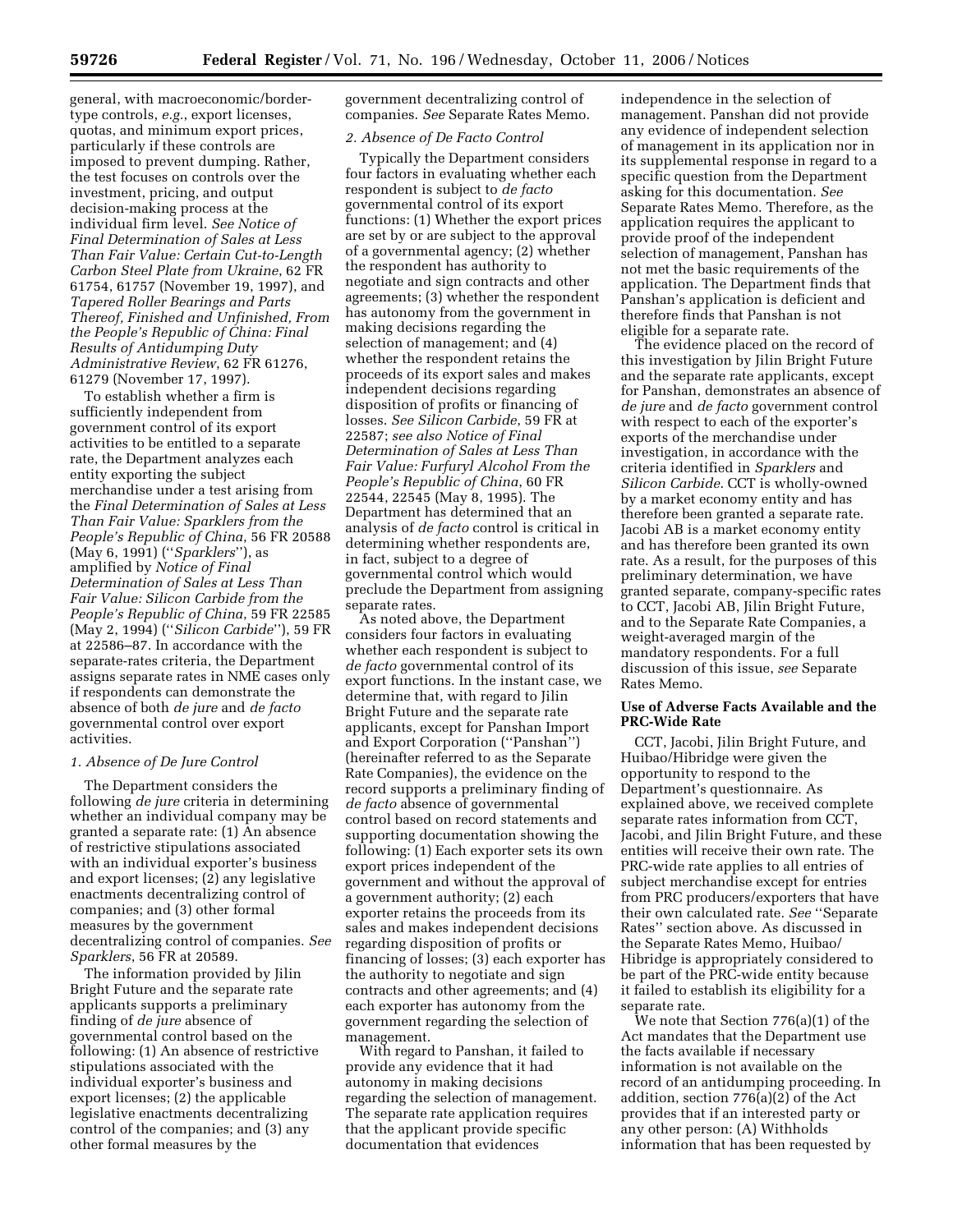the administering authority; (B) fails to provide such information by the deadlines for the submission of the information or in the form and manner requested, subject to subsections (c)(1) and (e) of section 782; (C) significantly impedes a proceeding under this title; or (D) provides such information but the information cannot be verified as provided in section 782(i), the Department shall, subject to section 782(d) of the Act, use the facts otherwise available in reaching the applicable determination under this title. Where the Department determines that a response to a request for information does not comply with the request, section 782(d) of the Act provides that the Department shall promptly inform the party submitting the response of the nature of the deficiency and shall, to the extent practicable, provide that party with an opportunity to remedy or explain the deficiency. Section 782(d) further states that if the party submits further information that is unsatisfactory or untimely, the administering authority may, subject to subsection (e), disregard all or part of the original and subsequent responses. Section 782(e) of the Act provides that the Department shall not decline to consider information that is submitted by an interested party and is necessary to the determination but does not meet all the applicable requirements established by the administering authority if (1) the information is submitted by the deadline established for its submission, (2) the information can be verified, (3) the information is not so incomplete that it cannot serve as a reliable basis for reaching the applicable determination,  $\overline{4}$ ) the interested party has demonstrated that it acted to the best of its ability in providing the information and meeting the requirements established by the administering authority with respect to the information, and (5) the information can be used without undue difficulties.

As addressed below separately for each company, we find that the PRCwide entity, Huibao/Hibridge, and certain suppliers of CCT, did not respond to our request for information, and necessary information either was not provided, or the information provided cannot be verified and is not sufficiently complete to enable the Department to use it for this preliminary determination. Therefore, we find it necessary, under section 776(a)(2) of the Act, to use facts otherwise available as the basis for the preliminary determination of this review for the PRC-wide entity, Huibao/Hibridge, and certain suppliers of CCT.

In their pre-preliminary determination comments, Petitioners have argued for the application of total adverse facts available (''AFA'') with respect to Huibao/Hibridge, Datong Huibao Activated Carbon Co., Ltd. (''Datong Huibao'') as a supplier to CCT and Jacobi, as well as for total AFA for Jacobi and Jilin Bright Future. As discussed below, we find that total AFA is warranted for Huibao/Hibridge, but AFA is unwarranted for Datong Huibao as a supplier to CCT and Jacobi, and total AFA is unwarranted for Jacobi and Jilin Bright Future.

## *Jacobi*

Petitioners argue that the Department should apply total AFA to Jacobi, as the U.S. sales and factors of production data provided are unreliable. Petitioners allege the information on the record demonstrates a lack of cooperation and that the data is of poor quality and is inconsistent. Petitioners argue that Jacobi's data are based on unsubstantiated estimates and certain documentation has been destroyed, and that, though Jacobi has been given an opportunity to remedy its mistakes, the mistakes still exist. Petitioners also assert that the application of partial AFA is not practicable due to the cumulative effect of the errors, which renders the data unusable. Specifically, Petitioners argue that the omissions and errors include: Failure to identify the composition of carbonized materials and coal inputs for appropriate surrogate valuation; failure to report factors of production for sales of powdered activated carbon; unsubstantiated electricity and water consumption; refusal to report productspecific consumption of impregnation inputs; and its use of standard consumption amounts without appropriate documentation. *See*  Petitioners' September 8, 2006, submission for a detailed discussion of their allegations. Petitioners further argue the use of undocumented standards creates distortions of a degree that the application of AFA is necessary.

The Department disagrees with Petitioners that the use of AFA is appropriate with respect to Jacobi. As noted above, Jacobi responded to the Department's original questionnaire, and several supplemental questionnaires. *See* Jacobi's Section A response dated June 1, 2006 (''Section A''), Jacobi's Section C and D response dated July 10, 2006 (''Section C&D''), Jacobi's Supplemental Section A, C and D response dated August 23, 2006 (''Jacobi's Supplemental''), Jacobi's Second Supplemental response dated

September 15, 2006 (''Jacobi's Second Supplemental'').

Contrary to Petitioners' assertions, Jacobi has provided detailed and potentially verifiable information on its allocation methodologies (*see*, *e.g.*, Jacobi's Supplemental at Exhibit 52), and for each of its suppliers, reconciled the information reported to the financial statements of the respective suppliers. *See* Jacobi's Section C&D at Exhibits II– 5, III–5, IV–5, V–5, and Jacobi's Supplemental at Exhibit 49. Because Jacobi's suppliers do not maintain CONNUM-specific records, Jacobi has constructed an allocation methodology based on records maintained by each of its suppliers. In addition, Petitioners' allegation that Jacobi's data are based on unsubstantiated estimates is unfounded. Jacobi has provided detailed and potentially verifiable information on the standards used in the ordinary course of business by certain suppliers for raw materials including coal and carbonized material. *See* Jacobi's Supplemental at Exhibits 48 and 48b. In addition, Jacobi has provided samples of daily production reports, demonstrating that estimated and actual yields are used in the ordinary course of business by its suppliers. *See* Jacobi's Supplemental at Exhibit 99b. Further, Jacobi has explained that each of its suppliers maintains records on the consumption of all raw materials. Jacobi notes that certain suppliers do not have complete POI records, but claims that it has acted to the best of its ability in providing the information requested by the Department and used the information maintained by the suppliers in providing the requested information, from production records, raw material consumption records, *etc. See* Jacobi's Second Supplemental at 11. With respect to the U.S. sales information, except where indicated, we have determined to rely on the information provided. Therefore, on the basis of the data submitted by Jacobi, which the Department intends to carefully scrutinize at verification, the Department determines that the use of total adverse facts available is not warranted for the preliminary determination. However, as discussed in the ''Normal Value'' section below, the Department has applied facts available with respect to the unreported factors of production for one control number of powdered activated carbon.

### *CCT*

For certain of its suppliers, CCT did not report the factors of production used to produce the subject merchandise. Therefore, in accordance with sections  $776(a)(2)(A)$  and  $(B)$  of the Act, the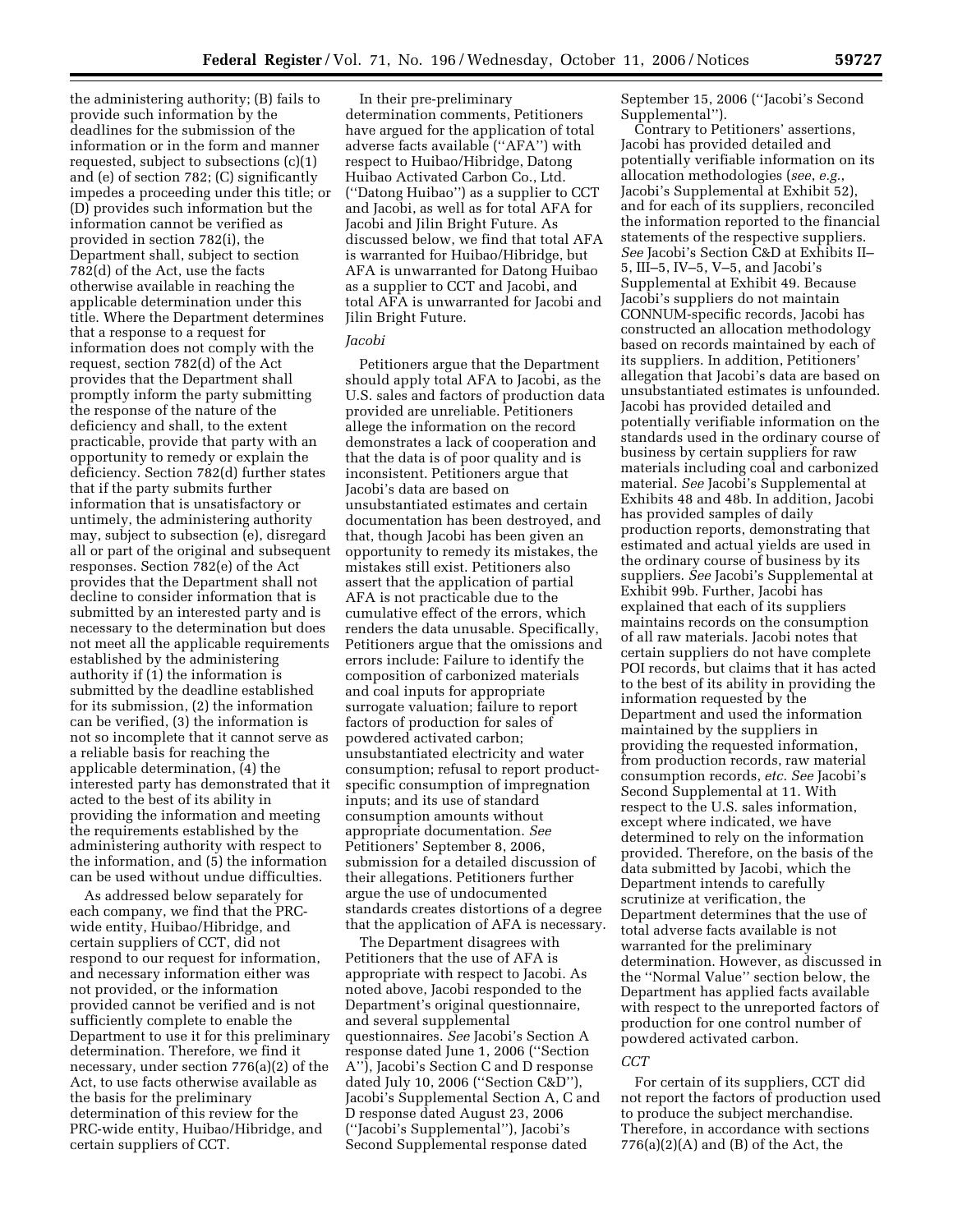Department must use the facts otherwise available in determining the normal value for these sales because CCT withheld the factors information and otherwise failed to provide the information in a timely manner and in the form requested. For the reasons described below, the Department has determined to apply an adverse inference to the unreported factors of production. CCT stated that one of its suppliers, Nuclear Ningxia Activated Carbon Co., Ltd. (''NC''), ceased production after the POI. CCT stated that NC refused to provide the data necessary to prepare an FOP response. *See* CCT's August 7, 2006, response at page 2. CCT stated that another of its suppliers, Ningxia Luyuanheng Activated Carbon Co., Ltd. (''HD'') also ceased production after the POI and also refused to provide data necessary to prepare an FOP response. *See id.* CCT provided documentation of its attempts to obtain the necessary data from these two companies. *See* June 29, 2006, letter at Exhibits 2 and 3, and CCT's August 7, 2006, supplemental response at Exhibit M. On September 8, 2006, HD submitted a letter to the Department stating that, due to restructuring, HD temporarily suspended production of activated carbon but resumed production in August 2006. *See*  September 8, 2006 Memorandum to the File from Catherine Bertrand, Senior Case Analyst, AD/CVD Operations, Office 9.

The Department preliminarily finds that, in accordance with sections 776 (a)(2)(A) and (B) of the Act, CCT did not cooperate to the best of its ability regarding its suppliers HD and NC and has determined to use adverse facts available for the preliminary determination with regard to these suppliers and will apply the highest calculated normal value for CCT to the sales of merchandise supplied by HD and NC. *See* CCT's Prelim Analysis Memo. Due to the proprietary nature of the factual information concerning these suppliers, these issues are addressed in a separate business proprietary memorandum. *See* Memorandum to James C. Doyle, Director, AD/CVD Operations, Office 9, from Catherine Bertrand, Senior Case Analyst, AD/CVD Operations, Office 9: Application of Adverse Facts Available for Calgon Carbon (Tianjin) Co., Ltd., in the Preliminary Determination in the Antidumping Duty Investigation of Certain Activated Carbon from the People's Republic of China, dated October 4, 2006.

Further, CCT also informed the Department that certain of its suppliers purchased activated carbon from other

producers which was then sold to CCT. CCT did not provide the FOP information for these ultimate suppliers. On August 18, 2006, a full month after CCT's original Section D response was due, CCT informed the Department that certain of the companies that it had previously identified as producers, had in fact sourced activated carbon from upstream producers, which was then sold to CCT. CCT specifically identified suppliers Shanxi Xuanzhong Chemical Industry Co., Ltd. (''SXZ''), Huairen Jinbei Chemical Co. Ltd. (''JB'') and Jiaocheng Xinxin Purification Material Co., Ltd. (''XX'') as having sourced activated carbon from upstream producers. In CCT's September 12, 2006 response, CCT identified SXZ's suppliers as Datong Changtai Activated Carbon Co., Ltd. (''DCA''), and Yuyang Activated Carbon Co., Ltd. (''YAC'') and XX's suppliers as Datong Kangda Activated Carbon Factory (''DKA'') and Datong Runmei Activated Carbon Factory (''DRA''). *See* CCT's September 12, 2006 response at 4. While CCT noted that JB's supplier was Fangyuan Carbonization Co., Ltd., it also noted that all activated carbon sold to the United States from that supply chain was further manufactured in the United States and would be subject to the exclusion under the Department's application of the special rule. For SXZ, and its suppliers, and XX's suppliers, CCT stated that it attempted to obtain the FOP information but was unable to do so. *See* CCT's September 12, 2006, response.

CCT provided documentation of its attempts to obtain the data from the companies, and also argued that alternative data is available to the Department because certain products are also produced by other suppliers from whom we have FOP information. CCT provided declarations from officials from DCA, DKA, and DRA which stated that these are small companies that do not have the time and labor to provide the requested data. See September 12, 2006, supplemental response at Exhibit D–42.

As stated above, CCT stated that its supplier XX purchased activated carbon produced by DKA and DRA which was then sold to CCT. *See* CCT's September 12, 2006 response at 4. Further, CCT stated that ''{d}uring the POI most of the merchandise under consideration that XX produced for CCT was made from activated carbon that XX purchased from unaffiliated suppliers.'' *See* July 11, 2006, Section D response at D–H. XX reported that the merchandise it purchased from DKA and DRA underwent a second activation at XX's facilities before being sold to CCT. The

Department finds that XX should have reported the factors of production for its suppliers, as instructed, because the material it purchased from DKA and DRA was already steam activated carbon. *See Id.* at 2. Therefore, although XX did provide a FOP database, the Department is applying the highest normal value for CCT to the sales of XX's merchandise by CCT because XX purchased the activated carbon from the ultimate producers and that FOP information was not reported.

On September 19, 2006, CCT informed the Department that it was also supplied by Ningxia Yinchuan Lanqiya Activated Carbon Co., Ltd. (''LQY''), and that sales of merchandise produced by LQY were made by CCT pursuant to municipal contracts awarded during the POI. As discussed below in the ''Date of Sale'' Section, CCT reported that the appropriate date of sale for municipal contracts is the date of the contract award, which is the date when the price and quantity are fixed. Therefore, although certain sales of LQY were invoiced in 2006, which is after the POI, they were made pursuant to municipal contracts from the POI and the appropriate date of sale for these sales is the date the municipal contract was awarded. CCT did include these sales in its U.S. sales database, but did report the FOP information for these sales.

On September 28, 2006, CCT also informed the Department that it was also supplied by Dushanzi Chemical Factory (''DSZ''). *See* September 28, 2006, supplemental response at page 2. On September 29, 2006, CCT indicated that another supplier, Xingtai Coal Chemical Co., Ltd. (''TX'') also supplied CCT. *See* September 29, 2006, supplemental response.

The Department's original questionnaire asked CCT to report the factors of production for the ultimate producer of the merchandise under consideration. The original questionnaire states, ''If your company did not produce the merchandise under consideration, we request that this section be immediately forwarded to the company that produces the merchandise and supplies it to you or to your customers.'' *See* May 4, 2006 Questionnaire to CCT at page D–2. Further, on August 21, 2006, the Department sent CCT a letter which stated, in part,

We are also requiring CCT to report the FOP information for the ultimate producer of the merchandise under consideration. Therefore, for those suppliers of CCT who purchased merchandise under consideration from another supplier, whether affiliated or unaffiliated, which was then sold to CCT, we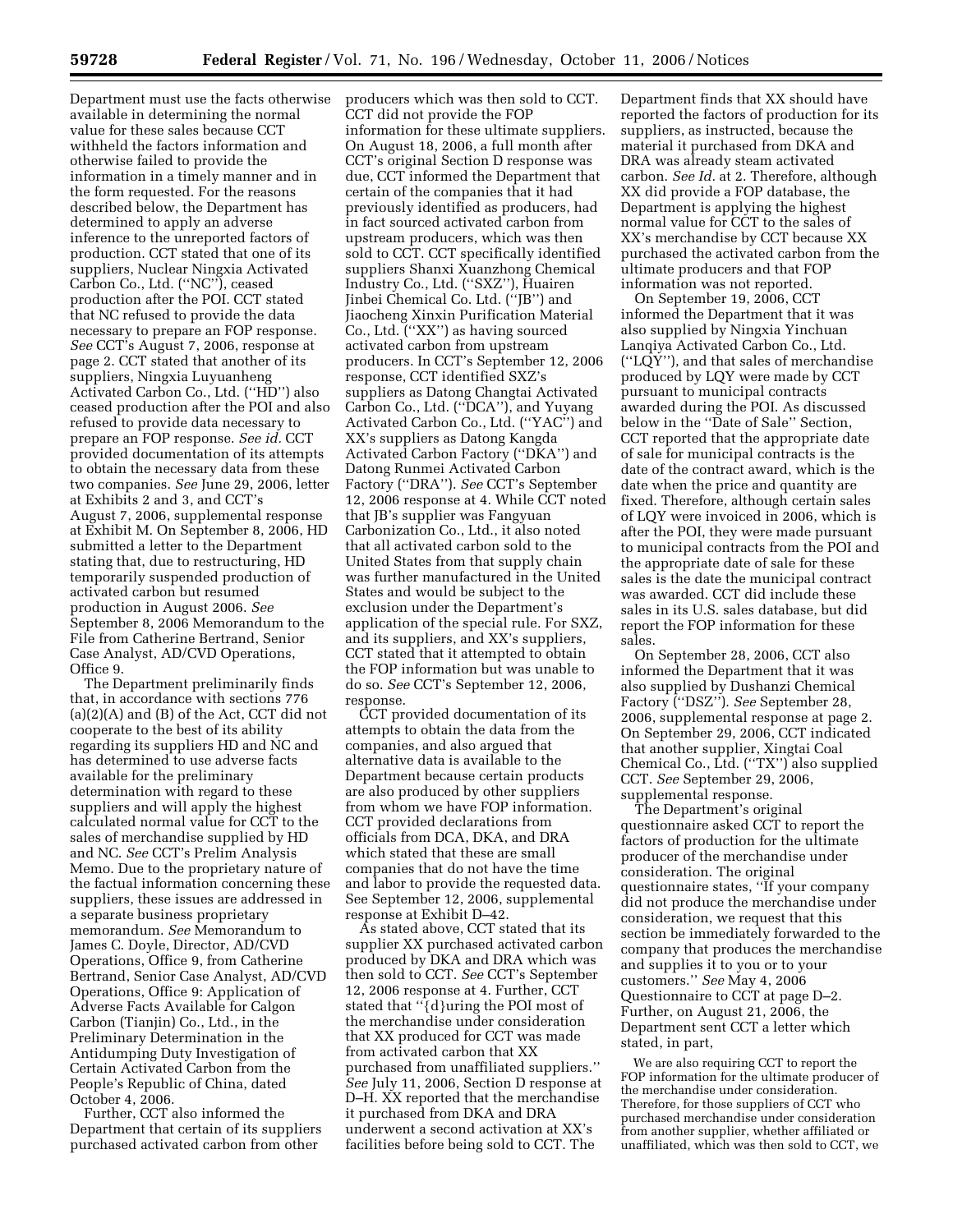are requiring CCT to report the FOP information of these ultimate suppliers for the products sold during the POI. This includes, but is not limited to, reporting the FOP information for Shanxi Xuanzhong Chemical Industry Co., Ltd. (''SXZ'') and the unnamed suppliers of Huairen Jinbei Chemical Co. Ltd. (''JB'') which CCT identified on page 8 of its August 18, 2006 extension request.

*See* August 21, 2006, letter to CCT. CCT did not provide any FOP data from SXZ, DCA, YAC, DSZ, TX, LQY, DRA, or DKA. Furthermore, XX purchased most of the activated carbon it sold to CCT from DRA and DKA. As such, since CCT did not provide the FOP data from these suppliers after being given two opportunities to do so, the Department finds that the application of adverse facts available is warranted because CCT did not act to the best of its ability. It is the Department's practice to obtain the FOP data from the actual producer of the merchandise under consideration. CCT was therefore required to provide this FOP information and did not do so. Pursuant to section 776(b) of the Act, the Department may use information that is adverse to the interest of that party when the party fails to cooperate by not acting to the best of its ability in responding to the Department's request for information. *See Nippon Steel Corp.*  v. *United States*, 337 F.3d 1373, 1382 (Fed. Cir. 2003). Further, section 776(b) of the Act authorizes the Department to use as AFA information derived from the petition, the final determination from the LTFV investigation, a previous administrative review, or any other information placed on the record. In selecting a rate for adverse facts available, the Department selects a rate that is sufficiently adverse ''as to effectuate the purpose of the facts available rule to induce respondents to provide the Department with complete and accurate information in a timely manner.'' *See Notice of Final Determination of Sales at Less Than Fair Value: Static Random Access Memory Semiconductors from Taiwan*, 63 FR 8909, 8932 (February 23, 1998) (''*Semiconductors*'').

In order for the Department to fulfill its obligation to calculate dumping margins as accurately as possible, it is essential that respondents provide the Department with accurate, complete, and verifiable information. In striving to obtain this information, the Department has discretion to modify its reporting requirements when an interested party explains why it is unable to submit the information in the requested form and manner and suggests alternative reporting forms. However, if the

necessary information is not on the record, section 776(a)(1) of the Act provides for the use of facts available.

Moreover, if an interested party has failed to cooperate by not acting to the best of its ability to comply with a request for information, the Department may apply adverse inferences where the use of facts available is appropriate. *See*  section 776(b) of the Act. We have determined that these ultimate producers have failed to cooperate by not acting to the best of their ability to comply with a request for information and thus an adverse inference is warranted. This position is consistent with that taken by the Department in *Certain Cased Pencils from the People's Republic of China; Final Results and Partial Rescission of Antidumping Duty Administrative Review*, 67 FR 48612 (July 25, 2002), and accompanying Issue and Decision Memorandum at Comment 10, which cited *Ferrovanadium and Nitrided Vanadium From the Russian Federation: Notice of Final Results of Antidumping Duty Administrative Review*, 62 FR 65656, 65658 (December 15, 1997) (''*Ferrovanadium and Nitrided Vanadium*''). *In Ferrovanadium and Nitrided Vanadium,* the Department stated that ''by failing to respond Chusovoy {the producer} is an interested party which has not cooperated to the best of its ability under section 776 (b) of the Act. Therefore, we have continued to use an adverse inference in selecting from the facts available to determine the margins for Galt's sales of Chusovoy-produced merchandise \* \* \*''.

In the instant investigation, as partial AFA, we have assigned the highest calculated normal value for CCT to the sales of the following suppliers for which CCT did not provide FOP information: SXZ (which includes its ultimate suppliers DCA and YAC); DSZ; TX; LQY; and, XX (which includes its ultimate suppliers DKA and DRA). It was not necessary to apply the highest calculated normal value for CCT to JB's supplier, Fangyuan Carbonization Co., Ltd., because all activated carbon sold in that supply chain was further manufactured in the United States and was subject to exclusion pursuant to the special rule.

### *Jilin Bright Future*

Petitioners also argue in their prepreliminary comments on Jilin Bright Future, dated September 13, 2006, that total AFA is warranted with respect to Jilin Bright Future because Jilin Bright Future has failed to provide reliable factors of production data. Petitioners assert that Jilin Bright Future's submissions to date demonstrate a lack

of cooperation due to the low quality and internal inconsistency of the data. Petitioners allege that the information submitted is based on unsubstantiated and unexplained estimates based on aggregate allocations irrespective of product characteristics. Petitioners argue that despite an opportunity to remedy its errors, Jilin Bright Future failed to do so. Therefore, Petitioners argue, the totality of the deficiencies support the application of total AFA. Petitioners assert that the range of the problems with Jilin Bright Future's response precludes the application of partial AFA. Further, Petitioners argue that some of the information with respect to normal value is not available on the record making the data unusable, and AFA is warranted. Petitioners argue that Jilin Bright Future does not warrant a separate rate due to unexplained connections with its predecessor companies. Further, Petitioners assert that it has provided no support for the reported FOPs of Zuoyun Bright Future Activated Carbon Plant (''ZBF''), one of Jilin Bright Future's suppliers of subject merchandise during the POI. Petitioners discuss in detail claimed deficiencies with ZBF's reported FOPs in their September 13, 2006, submission, a proprietary discussion that cannot be summarized here. In addition, Petitioners assert that Jilin Bright Future's reported standard consumption amounts for ZBF are based on a valuebased allocation methodology rather than the physical amounts actually consumed, an allocation methodology that Jilin Bright Future has not supported. Petitioners also argue that the basis for this value-based allocation, that granular activated carbon has higher costs than powdered activated carbon, is unsupported by Jilin Bright Future's own statements that the production process for these products is the same prior to the screening process. *See* Petitioners' September 13, 2006, submission for a detailed discussion of this issue. Therefore, Petitioners argue, the application of total AFA is warranted.

The Department disagrees with Petitioners that the use of total AFA is appropriate with respect to Jilin Bright Future. As noted above, Jilin Bright Future responded to the Department's original questionnaire, and several supplemental questionnaires. *See* JBF Chem and JBF Industry's separate rate application and Section A, dated May 4, 2006, and June 9, 2006, respectively (''JBF Section As''), Jilin Bright Future's Section C and D response dated June 24, 2006 (''JBF Section C&D''), Jilin Bright Future's Supplemental Section C and D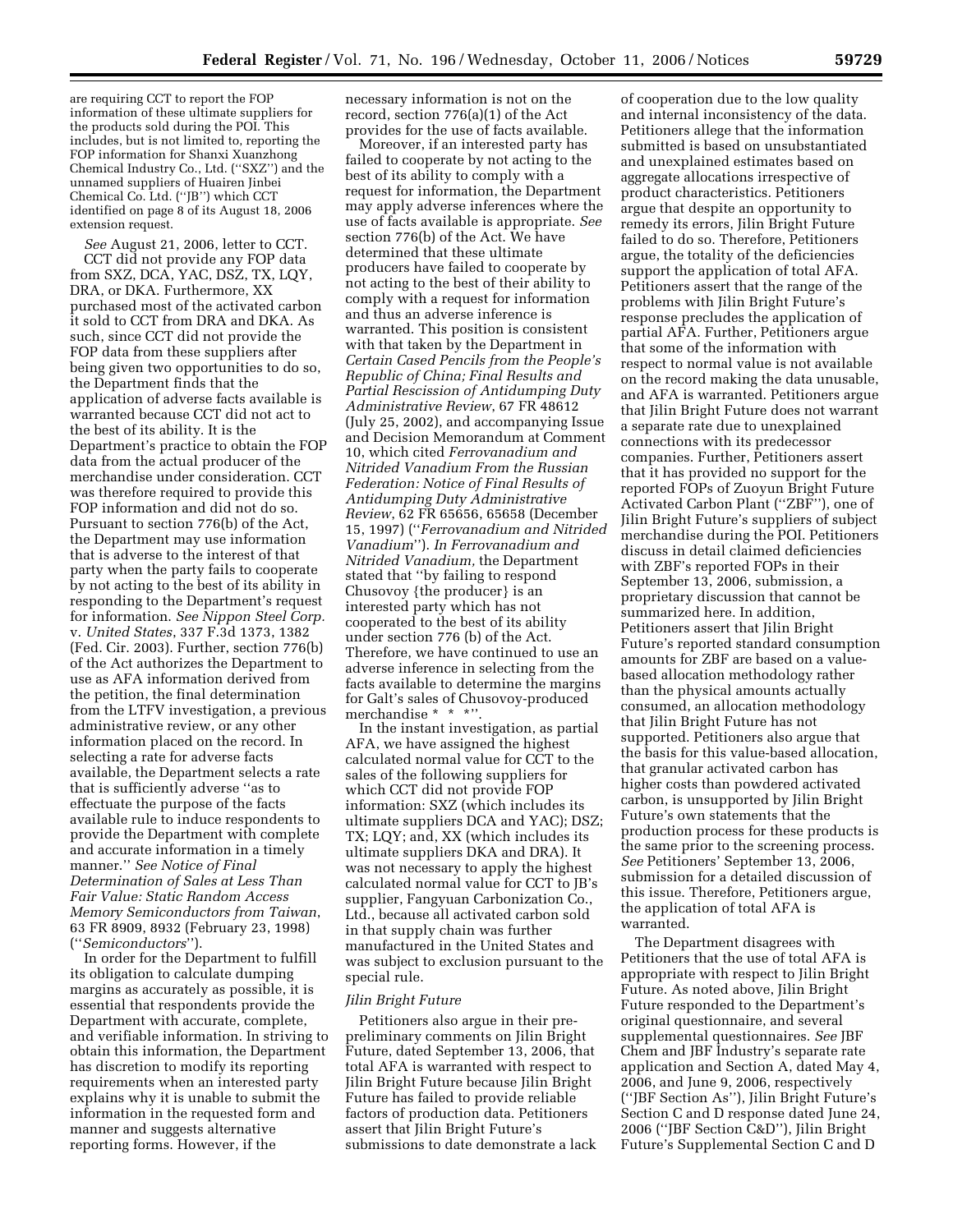response dated August 25, 2006 (''JBF Supplemental''), Jilin Bright Future's Second Supplemental response dated September 21, 2006 (''JBF Second Supplemental''). Contrary to Petitioners' assertions, Jilin Bright Future has provided detailed and potentially verifiable information on its allocation methodologies (*see, e.g.*, JBF's Supplemental at Exhibits S2–D–33 and S2–D–70; JBF's Second Supplemental at Exhibit S3–5), and for each of its suppliers, reconciled the information reported to the financial statements of the respective suppliers. *See* JBF's Section C&D at Exhibits D–ZY–10, D– TH–6, and D–XH–6. Because Jilin Bright Future's suppliers do not maintain CONNUM-specific records, Jilin Bright Future has constructed an allocation methodology based on records maintained by each of its suppliers.

In addition, Petitioners' allegation that Jilin Bright Future's data are based on unsubstantiated estimates is unfounded. Jilin Bright Future has provided potentially verifiable information on the standards used in the ordinary course of business by its suppliers for raw materials, including coal, and constructed a reasonable allocation when Jilin Bright Future's suppliers' normal books and records do not maintain the information requested by the Department. In addition, Jilin Bright Future has provided samples of daily production reports that were used by ZBF and standards that were used by Shanxi Xinhua Activated Carbon Co., Ltd. (''Xinhua'') to report utilization quantities to the Department, demonstrating that actual yields are used in the ordinary course of business by its suppliers. *See* JBF's Supplemental at Exhibits S2–D–33 and S2–D–70. Further, Jilin Bright Future has explained that its suppliers maintain records on the total POI consumption of raw materials. Jilin Bright Future notes that certain suppliers do not have complete, product-specific POI records, but the Department finds that its allocations are reasonable, given the records maintained by Jilin Bright Future's suppliers. Therefore, on the basis of the data submitted by Jilin Bright Future, which the Department intends to carefully scrutinize at verification, the Department preliminarily determines that the use of total adverse facts available is not warranted for the preliminary determination.

## *Datong Huibao and Huibao/Hibridge*

Petitioners argue that Datong Huibao should receive total AFA, consistent with the law and past practice because it withdrew from the proceeding as a

mandatory respondent (a.k.a., mandatory respondent Huibao/ Hibridge). *See* section 776 of the Act; *Notice of Final Determination of Sales at Less Than Fair Value and Affirmative Final Determination of Critical Circumstances of the Antidumping Investigation: Certain Lined Paper Products from Indonesia*, 71 FR 47171 (August 9, 2006), and accompanying Issues and Decision memorandum at Comments 1 through 11. Petitioners also argue that the Department should apply AFA to sales made by Jacobi and CCT that were supplied by Datong Huibao. *See* Petitioners' September 8, 2006, submission. Petitioners argue that Datong Huibao's withdrawal from the proceeding makes its information unverifiable, which should apply to Datong Huibao as both a mandatory respondent and a supplier to Jacobi and CCT. Petitioners contend that Datong Huibao should receive the highest rate in the petition, 333.66 percent, as a mandatory respondent (a.k.a. Huibao/ Hibridge), and should not qualify for a potentially lower rate through a different export channel. Petitioners assert that Datong Huibao's factors of production information should be deemed unverifiable as a mandatory respondent, and, thus, should also be considered unverifiable as a supplier. Therefore, Petitioners argue, the Department should assign a margin of 333.66 percent to all U.S. sales of products which were produced by Datong Huibao as AFA.

The Department does not find that Petitioners' allegation, that U.S. sales made by cooperating mandatory respondents Jacobi and CCT should be assigned an adverse rate simply because these respondents sourced some of their activated carbon from Datong Huibao (a.k.a., mandatory respondent Huibao/ Hibridge), is consistent with the statute and regulations. Further, the Department's practice on combination rates as explained in *Policy Bulletin 05.1*, available at *http://www.trade.gov/ ia/*, is to calculate one rate for the exporter and all of the producers which supplied subject merchandise to it during the POI. Specifically, the *Policy Bulletin 05.1* states if ''an exporter receiving a separate rate sourced from multiple producers (including itself) during the period of investigation, and provided the Department with the required information about each of these producers, the *exporter's cash-deposit rate will be applied to merchandise it sourced from any combination of its identified producers without restriction.*  In other words, the Department will not assign combination rates to an exporter

and individual producers, but rather to an exporter and its producers as a group'' (emphasis added). Therefore, for purposes of a combination rate, because the exporter provided the requested information (as discussed further below), the Department should apply the cash-deposit rate for all combinations of its identified producers ''without restriction.''

Jacobi and CCT are mandatory respondents that have responded to the Department's requests for information, except where noted above. Jacobi reported that it sourced a portion of its U.S. sales of subject merchandise from Datong Huibao, and reported the factors of production for Datong Huibao. *See*  Jacobi's Section A; Jacobi's Section C&D; Jacobi's Supplemental; and Jacobi's Second Supplemental. Also, Jacobi responded to detailed supplemental questions with respect to the data submitted by Jacobi for Datong Huibao in Jacobi's Supplemental and Jacobi's Second Supplemental. With respect to CCT, although CCT reported that one of its suppliers of the merchandise under investigation during the POI was Datong Huibao, the Department excused CCT from reporting the factors information from several suppliers, including Datong Huibao, due to the large numbers of producers that supplied CCT during the investigation. *See* Letter to CCT dated July 19, 2006.

The Department does not find that failure to participate as a mandatory respondent should affect the inclusion in a combination rate for another participating mandatory respondent. Section 776(a)(2) of the Act does not provide for the application of adverse facts available for an exporter, in this case Jacobi and CCT, where the information on the record demonstrates that it has provided the information requested by the Department in a timely manner, irrespective of the separate status of any of its suppliers. Therefore, the Department preliminarily determines that sales made by Jacobi and CCT, sourced from merchandise produced by Datong Huibao, should be considered verifiable and the Department will include, for this preliminary determination, these sales in its calculation of a margin for Jacobi and CCT. Further, the Department will, as discussed below under ''Combination Rates,'' include Datong Huibao in Jacobi and CCT's combination rates.

However, the record of this investigation demonstrates that the mandatory respondent Huibao/Hibridge failed to provide information specifically requested by the Department during the course of this investigation. Huibao/Hibridge was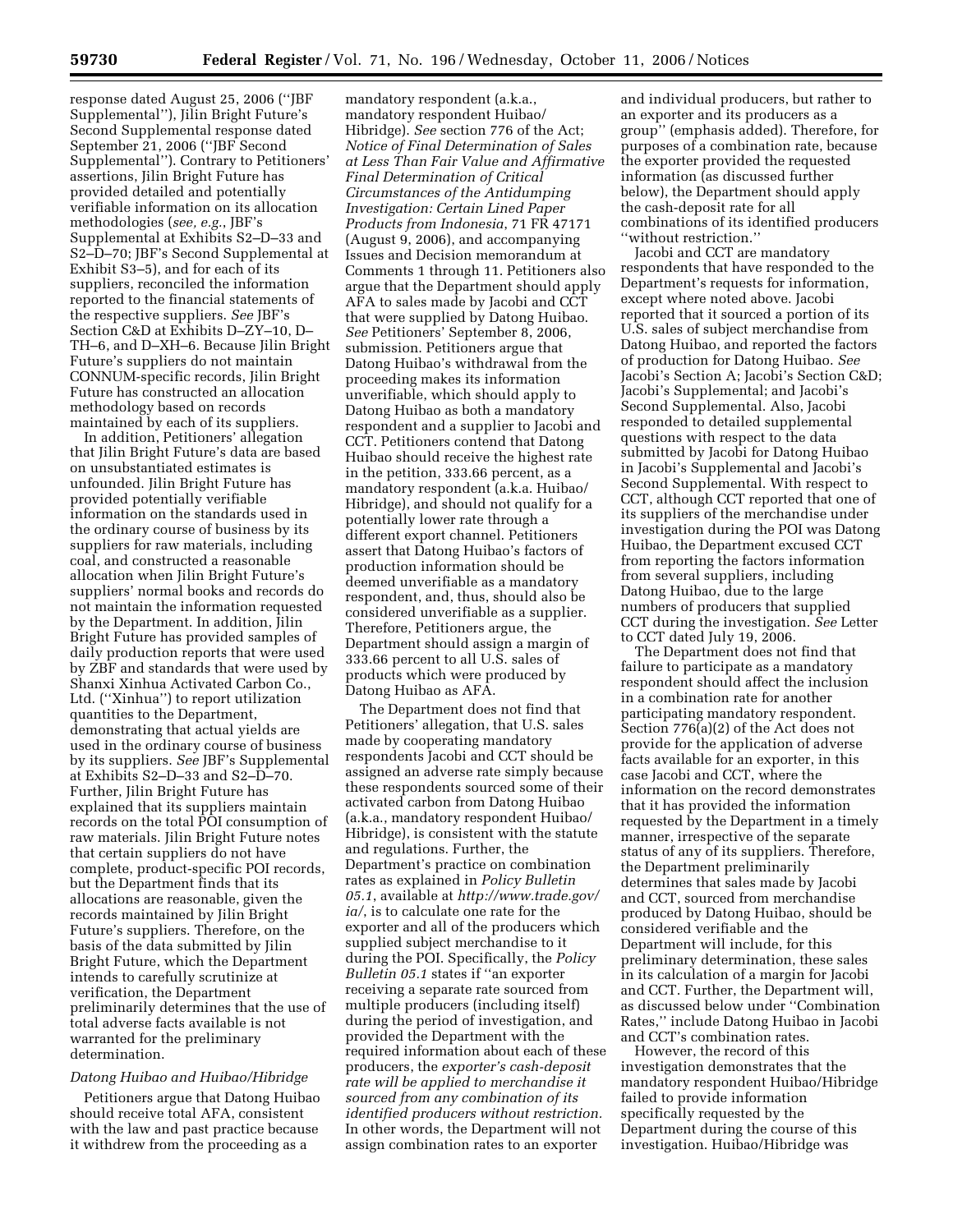selected as a mandatory respondent in this investigation and was issued the Department's full questionnaire on May 10, 2006. On May 15, 2006, after submission of its separate-rate application and receiving the Department's full sections A, C, and D questionnaire, Huibao/Hibridge submitted a letter stating that it was withdrawing as a mandatory respondent in this investigation and would not be participating further. Although Huibao/ Hibridge submitted a separate rate application, it did not submit a response to any portion of the Department's questionnaire, which it is required to do as a mandatory respondent; therefore, Huibao/Hibridge cannot be considered as a separate rate applicant and is considered part of the PRC-entity. The mandatory respondent Huibao/Hibridge is appropriately considered to be part of the PRC-wide entity because it failed to establish its eligibility for a separate rate.

## **PRC-Wide Entity**

Section 776(a)(2) of the Act provides that, if an interested party (A) withholds information that has been requested by the Department, (B) fails to provide such information in a timely manner or in the form or manner requested, subject to subsections 782(c)(1) and (e) of the Act, (C) significantly impedes a proceeding under the antidumping statute, or (D) provides such information but the information cannot be verified, the Department shall, subject to subsection 782(d) of the Act, use facts otherwise available in reaching the applicable determination. Information on the record of this investigation indicates that the PRC-wide entity was nonresponsive. Huibao/Hibridge did not respond to our questionnaire. As a result, pursuant to section 776(a)(2)(A) of the Act, we find that the use of facts available is appropriate to determine the PRC-wide rate. *See Notice of Preliminary Determination of Sales at Less Than Fair Value, Affirmative Preliminary Determination of Critical Circumstances and Postponement of Final Determination: Certain Frozen Fish Fillets from the Socialist Republic of Vietnam*, 68 FR 4986, 4991 (January 31, 2003), unchanged in *Notice of Final Antidumping Duty Determination of Sales at Less Than Fair Value and Affirmative Critical Circumstances: Certain Frozen Fish Fillets from the Socialist Republic of Vietnam*, 68 FR 37116 (June 23, 2003). Section 776(b) of the Act provides that, in selecting from among the facts otherwise available, the Department may employ an adverse inference if an interested party fails to cooperate by not acting to the best of its

ability to comply with requests for information. *See Notice of Final Determination of Sales at Less Than Fair Value: Certain Cold-Rolled Flat-Rolled Carbon-Quality Steel Products from the Russian Federation*, 65 FR 5510, 5518 (February 4, 2000). *See also*  ''Statement of Administrative Action''(''SAA'') accompanying the Uruguay Round Agreements Act (''URAA''), H.R. Rep. No. 103–316 vol. 1, at 870 (1994). We find that because the PRC-wide entity, including Huibao/ Hibridge, failed to participate in the investigation, failed to respond to the Department's requests for information, and none of the information submitted can be verified, the PRC-wide entity, including Huibao/Hibridge, has failed to cooperate to the best of its ability and will be subject to the PRC-wide rate. Therefore, the Department preliminarily finds that, in selecting from among the facts available, an adverse inference is appropriate.

Further, section 776(b) of the Act authorizes the Department to use as AFA information derived from the petition, the final determination from the LTFV investigation, a previous administrative review, or any other information placed on the record. In selecting a rate for adverse facts available, the Department selects a rate that is sufficiently adverse ''as to effectuate the purpose of the facts available rule to induce respondents to provide the Department with complete and accurate information in a timely manner.'' *See Semiconductors* 63 FR at 8932. It is the Department's practice to select, as AFA, the higher of the (a) highest margin alleged in the petition, or (b) the highest calculated rate of any respondent in the investigation. *See Final Determination of Sales at Less Than Fair Value: Certain Cold-Rolled Flat-Rolled Carbon Quality Steel Products from the People's Republic of China*, 65 FR 34660 (May 31, 2000) and accompanying Issues and Decision Memorandum, at ''Facts Available.'' In the instant investigation, as AFA, we have assigned to the PRC-wide entity a margin based on information in the petition.

As there were three margins from the petition, we have used the highest one of the three that is corroborated by the individual margins for the mandatory respondents; this margin is 228.11 percent. Therefore, we have applied the highest corroborated rate of 228.11 percent to the PRC-wide entity.

### **Corroboration**

Section 776(c) of the Act requires that, when the Department relies on secondary information rather than on

information obtained in the course of an investigation as facts available, it must, to the extent practicable, corroborate that information from independent sources reasonably at its disposal.3 The *SAA* also states that the independent sources may include published price lists, official import statistics and customs data, and information obtained from interested parties during the particular investigation. *See id.* The *SAA* also clarifies that ''corroborate'' means that the Department will satisfy itself that the secondary information to be used has probative value. *See SAA* at 870. As noted in *Tapered Roller Bearings and Parts Thereof, Finished and Unfinished, from Japan, and Tapered Roller Bearings, Four Inches or Less in Outside Diameter, and Components Thereof, from Japan; Preliminary Results of Antidumping Duty Administrative Reviews and Partial Termination of Administrative Reviews*, 61 FR 57391, 57392 (November 6, 1996), unchanged in *Tapered Roller Bearings and Parts Thereof, Finished and Unfinished, From Japan, and Tapered Roller Bearings, Four Inches or Less in Outside Diameter, and Components Thereof, From Japan: Final Results of Antidumping Duty Administrative Reviews and Termination in Part*, 62 FR 11825 (March 13, 1997), to corroborate secondary information, the Department will, to the extent practicable, examine the reliability and relevance of the information used. Petitioners' methodology for calculating the export price and normal value in the petition is discussed in the initiation notice. *See Initiation Notice.* To corroborate the AFA margin selected, we compared that margin to the margins we found for the respondents.

As discussed in the Memorandum to the File regarding the corroboration of the AFA rate, dated October 4, 2006, we found that the margin of 228.11 percent has probative value. *See* Memorandum to the File from Catherine Bertrand, Senior Case Analyst, AD/CVD Operations, Office 9: Corroboration of the PRC-Wide Facts Available Rate for the Preliminary Determination in the Antidumping Duty Investigation of Certain Activated Carbon from the People's Republic of China, dated October 4, 2006, (''Corroboration Memo''). Accordingly, we find that the rate of 228.11 percent is corroborated

<sup>3</sup>Secondary information is described in the *SAA*  as ''information derived from the petition that gave rise to the investigation or review, the final determination concerning the subject merchandise, or any previous review under section 751 concerning the subject merchandise.'' *See SAA* at 870.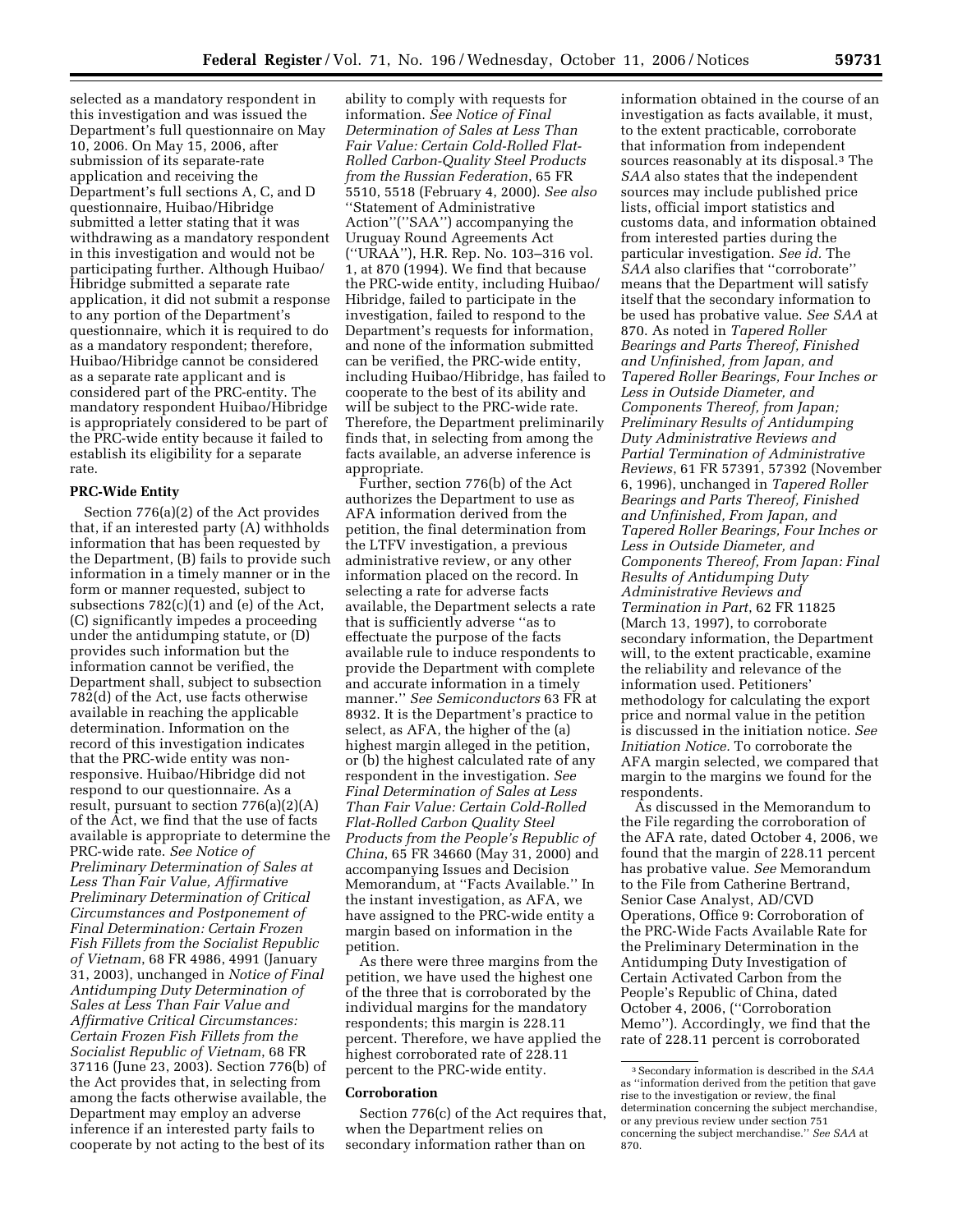within the meaning of section 776(c) of the Act. Consequently, we are applying 228.11 as the single antidumping rate to the PRC-wide entity.

The Department will consider all margins on the record at the time of the final determination for the purpose of determining the most appropriate AFA rate for the PRC-wide entity. *See Notice of Preliminary Determination of Sales at Less Than Fair Value: Saccharin from the People's Republic of China*, 67 FR 79049, 79053–79054 (December 27, 2002), unchanged in *Notice of Final Determination of Sales at Less Than Fair Value: Saccharin From the People's Republic of China*, 68 FR 27530 (May 20, 2003) (''*Saccharin*'').

## **Margin for the Separate Rate Applicants**

The Department received timely and complete separate rates applications from the Separate Rates Companies, who are all exporters of certain activated carbon from the PRC, which were not selected as mandatory respondents in this investigation. Through the evidence in their applications, these companies have demonstrated their eligibility for a separate rate, as discussed above in the ''Separate Rates'' section and in the Separate Rates Memo. Consistent with the Department's practice, as the separate rate, we have established a weight-averaged margin for the Separate Rates Companies based on the rates we calculated for the mandatory respondents, the companies for which the Department calculated an antidumping duty margin for this preliminary determination, excluding any rates that are zero, *de minimis*, or based entirely on AFA. *See*  Memorandum to the File from Anya Naschak, Preliminary Weight-Averaged Margin for Separate Rate Applicants, dated October 4, 2006. Companies receiving this rate are identified by name in the ''Suspension of Liquidation'' section of this notice.

### **Date of Sale**

Section 351.401(i) of the Department's regulations state that,

In identifying the date of sale of the subject merchandise or foreign like product, the Secretary normally will use the date of invoice, as recorded in the exporter or producer's records kept in the normal course of business. However, the Secretary may use a date other than the date of invoice if the Secretary is satisfied that a different date better reflects the date on which the exporter or producer establishes the material terms of sale.

*See* 19 CFR 351.401(i); *See also Allied Tube and Conduit Corp.* v. *United* 

*States*, 132 F. Supp. 2d 1087, 1090–1093 (CIT 2001) (''*Allied Tube*''). The date of sale is generally the date on which the parties agree upon all substantive terms of the sale. This normally includes the price, quantity, delivery terms and payment terms. In order to simplify the determination of date of sale for both the respondent and the Department and in accordance with 19 CFR 351.401(i), the date of sale will normally be the date of the invoice, as recorded in the exporter's or producer's records kept in the ordinary course of business, unless satisfactory evidence is presented that the exporter or producer establishes the material terms of sale on some other date. In other words, the date of the invoice is the presumptive date of sale, although this presumption may be overcome. For instance, in *Notice of Final Determination of Sales at Less Than Fair Value: Polyvinyl Alcohol from Taiwan*, 61 FR 14064, 14067 (March 29, 1996), the Department used the date of the purchase order as the date of sale because the terms of sale were established at that point.

After examining the questionnaire responses and the sales documentation that Jacobi and Jilin Bright Future provided, we preliminarily determine that invoice date is the most appropriate date of sale for Jacobi and Jilin Bright Future. Jacobi and Jilin Bright Future do not dispute that invoice date is the appropriate date of sale, and the information on the record supports this contention. CCT, however, reported that the appropriate date of sale for spot sales and sales pursuant to framework agreements is the date of invoice while the appropriate date of sale for municipal contracts is the date of the contract award, which is the date when the price and quantity are fixed. The Department finds that, based on the information on the record, CCT has rebutted the presumption that invoice date is the appropriate date of sale for municipal contract sales and the award contract date is the most appropriate date of sale for these types of sales. *See Saccharin* 68 FR at 27531. This conclusion is based on the information on the record demonstrating that the quantity and value of sales pursuant to the municipal contacts were fixed at the date the contract was awarded.

#### **Fair Value Comparisons**

To determine whether sales of certain activated carbon to the United States by CCT, Jacobi, and Jilin were made at less than fair value, we compared either export price (''EP'') or constructed export price (''CEP'') to normal value (''NV''), as described in the ''U.S. Price,'' and ''Normal Value'' sections of this

notice. We compared NV to weightedaverage EPs and CEPs in accordance with section  $777A(d)(1)$  of the Act.

# *U.S. Price*

# Export Price

For Jilin Bright Future, we based U.S. price on EP in accordance with section 772(a) of the Act, because the first sale to an unaffiliated purchaser was made prior to importation, and CEP was not otherwise warranted by the facts on the record. We calculated EP based on the packed price from the exporter to the first unaffiliated customer in the United States. Where applicable, we deducted foreign movement expenses and foreign brokerage and handling expenses from the starting price (gross unit price), in accordance with section 772(c)(2) of the Act. Where foreign movement services were provided by PRC service providers or paid for in Renminbi (''RMB''), we valued these services using surrogate values (*see* ''Factors of Production'' section below for further discussion).

Jilin Bright Future reported that it made U.S. sales of subject merchandise in November 2005, which it characterized as ''sample sales'' and reported these sales in its Section C database. Jilin Bright Future argues that these samples should be ''excluded from the Section C database as an abnormal sale, based on the fact that the amount of sample was comparably small and the production for that certain sample was specially from the laboratory.'' *See* JBF's Section C&D response at 2. The Department notes that these samples, far from being an out-of-ordinary transaction, appear on an invoice containing several other types of merchandise and were paid for by the U.S. customer. *See* JBF Chem's Separate Rate Application dated May 4, 2006, at Exhibit 1. Further, the Department notes that these claimed samples appear on the same purchase order as other nonsample merchandise, and the order summary notes a price for these samples. *See* JBF Chem's Separate Rate Application dated May 4, 2006, at Exhibit 8.

The Federal Circuit has not required the Department to exclude zero-priced or *de minimis* sales from its analysis, but rather, has defined a sale as requiring ''both a transfer of ownership to an unrelated party and consideration.'' *See NSK Ltd.* v. *United States*, 115 F.3d 965, 975 (Fed. Cir. 1997). The Courts have consistently ruled that the burden rests with a respondent with respect to its own data. *See, e.g., Zenith Electronics Corp.* v. *United States*, 988 F. 2d 1573, 1583 (Fed. Cir. 1993) (explaining that the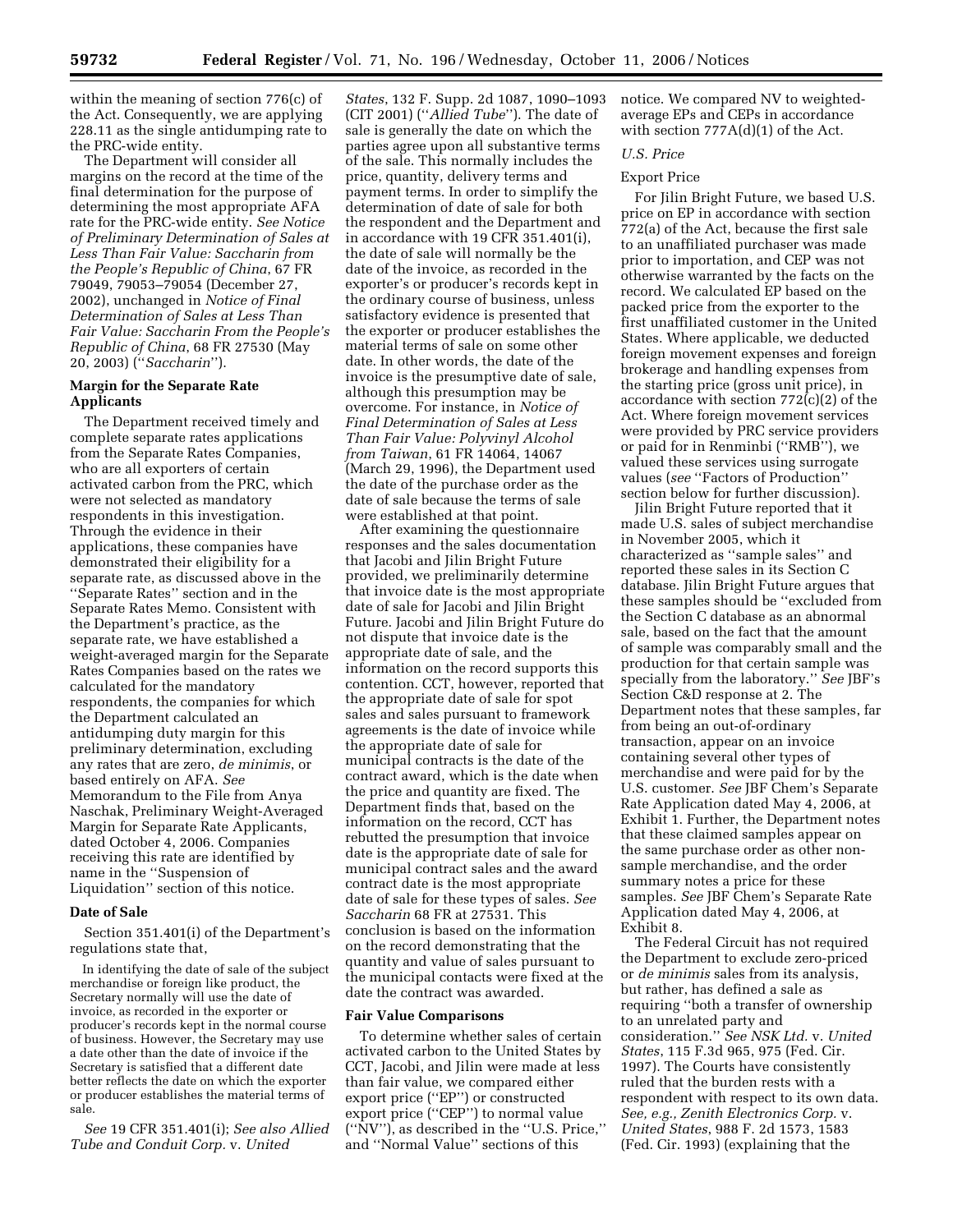burden of evidentiary production belongs ''to the party in possession of the necessary information''). *See also Tianjin Machinery Import & Export Corp.* v. *United States*, 806 F. Supp. 1008, 1015 (CIT 1992) (''The burden of creating an adequate record lies with respondents and not with {the Department}.'') (citation omitted). Moreover, ''{e}ven where the Department does not ask a respondent for specific information that would enable it to make an exclusion determination in the respondent's favor, the respondent has the burden of proof to present the information in the first place with its request for exclusion.'' *See Ball Bearings and Parts Thereof from France, Germany, Italy, Japan, Singapore, and the United Kingdom: Final Results of Antidumping Duty Administrative Reviews*, 70 FR 54711 (September 16, 2005), and accompanying Issues and Decision Memorandum at Comment 12 (citing *NTN Bearing Corp. of America*. v. *United States*, 997 F. 2d 1453, 1458 (Fed. Cir. 1993)). In this case, though Jilin Bright Future has requested that it be excluded from reporting the purported samples, Jilin Bright Future has not demonstrated that these samples were sold in a manner inconsistent with its normal sales process.

As noted above, an analysis of Jilin Bright Future's Section C computer sales listings reveals that it provided these ''samples'' to the same customers to whom it was selling or had sold products in commercial quantities, and, in this case, on the same invoice. *See*  JBF Chem's Separate Rate Application dated May 4, 2006, at Exhibit 8. Therefore, based on the information on the record, we have for this preliminary determination not excluded these samples from the margin calculation of Jilin Bright Future.

## Constructed Export Price

For CCT and Jacobi, we based U.S. price on CEP in accordance with section 772(b) of the Act, because sales were made on behalf of the PRC-based company by its U.S. affiliate to unaffiliated purchasers. For CCT and Jacobi's sales, we based CEP on packed, delivered or ex-warehouse prices to the first unaffiliated purchaser in the United States. Where appropriate, we made deductions from the starting price (gross unit price) for foreign movement expenses, international movement expenses, U.S. movement expenses, and appropriate selling adjustments, in accordance with section 772(c)(2)(A) of the Act.

In accordance with section  $772(d)(1)$ of the Act, we also deducted those

selling expenses associated with economic activities occurring in the United States. We deducted, where appropriate, commissions, inventory carrying costs, interest revenue, credit expenses, warranty expenses, and indirect selling expenses. Where foreign movement expenses, international movement expenses, or U.S. movement expenses were provided by PRC service providers or paid for in Renminbi, we valued these services using surrogate values (*see* ''Factors of Production'' section below for further discussion). For those expenses that were provided by a market-economy provider and paid for in market-economy currency, we used the reported expense. Due to the proprietary nature of certain adjustments to U.S. price, for a detailed description of all adjustments made to U.S. price for each company, see the company specific analysis memorandums, dated October 4, 2006.

CCT also requested that the Department apply the ''special rule'' for merchandise with value added after importation and excuse CCT from reporting U.S. resales of subject merchandise further processed by Calgon Carbon Corporation (''CCC''), CCT's U.S. parent company, in the United States and the U.S. furtherprocessing cost information associated with the resales. CCT made this request with respect to all categories of U.S. sales with further manufacturing. *See*  CCT's August 8, 2006 Letter. Petitioner NORIT submitted a letter on August 2, 2006 requesting that the Department deny CCT's request. The Department analyzed the information on the record with regard to this issue from both CCT and Petitioner. The Department determined that the valued added by CCC in the United States to the further manufactured sales would exceed 65 percent. Also, the quantity of sales not further manufactured was sufficient to provide a reasonable basis for comparison. Moreover, analyzing the further manufactured sales and the further manufacturing costs would impose an unnecessary burden on the Department. *See* Memorandum to James C. Doyle, Director, AD/CVD Operations, Office 9, through Carrie Blozy, Program Manager, AD/CVD Operations, Office 9, from Catherine Bertrand, Senior Case Analyst, Office 9: Special Rule for Merchandise with Value Added after Importation for the Antidumping Investigation of Certain Activated Carbon from the People's Republic of China, dated September 1, 2006 (''Special Rule Memo''). For those reasons, the Department decided to apply the ''special rule'' to merchandise

with value added after importation to CCT's U.S. resales of subject merchandise further processed by CCC in the United States and excuse CCT from reporting these U.S. sales and the U.S. further-processing cost information associated with the resales. The ''Special Rule for Merchandise with Value Added After Importation'' is defined by Section 772(e) the Act as:

Where the subject merchandise is imported by a person affiliated with the exporter or producer, and the value added in the United States by the affiliated person is likely to exceed substantially the value of the subject merchandise, the administering authority shall determine the constructed export price for such merchandise by using one of the following prices if there is a sufficient quantity of sales to provide a reasonable basis for comparison, and the administering authority determines that the use of such sales is appropriate:

(1) The price of identical subject merchandise sold by the exporter or producer to an unaffiliated person.

(2) The price of other subject merchandise sold by the exporter or producer to an unaffiliated person.

If there is not sufficient quantity of sales to provide a reasonable basis for comparison under paragraph (1) and (2), or the administering authority determines that neither of the prices described in such paragraphs is appropriate, then the constructed export price may be determined on any other reasonable basis.

Also, the Department's regulation, 19 CFR 351.402(c)(2), states that the value added in the United States by the affiliated person is likely to exceed substantially the value of the subject merchandise when the value added is estimated to be at least 65 percent of the price charged to the first unaffiliated purchaser for the merchandise as sold in the United States. For a full discussion of the issue, *see* the Special Rule Memo. For purposes of the preliminary determination, we have applied the weighted-average margin from CCT's other U.S. sales to the quantity of U.S. further manufactures sales. *See* CCT Prelim Analysis Memo.

The Department's original questionnaire defines ''other direct selling expenses'' to be ''the unit cost of other direct selling expenses you incurred on sales of the subject merchandise which are not reported in other fields.'' *See* the Department's questionnaire dated May 4, 2006. The Department notes that direct selling expenses are expenses that can be tied to specific sales transactions and related directly to the sales reported, and salaries for sales personnel are normally considered an indirect selling expense. As a result, the Department requested that Jacobi reclassify its reported sales personal salaries from direct selling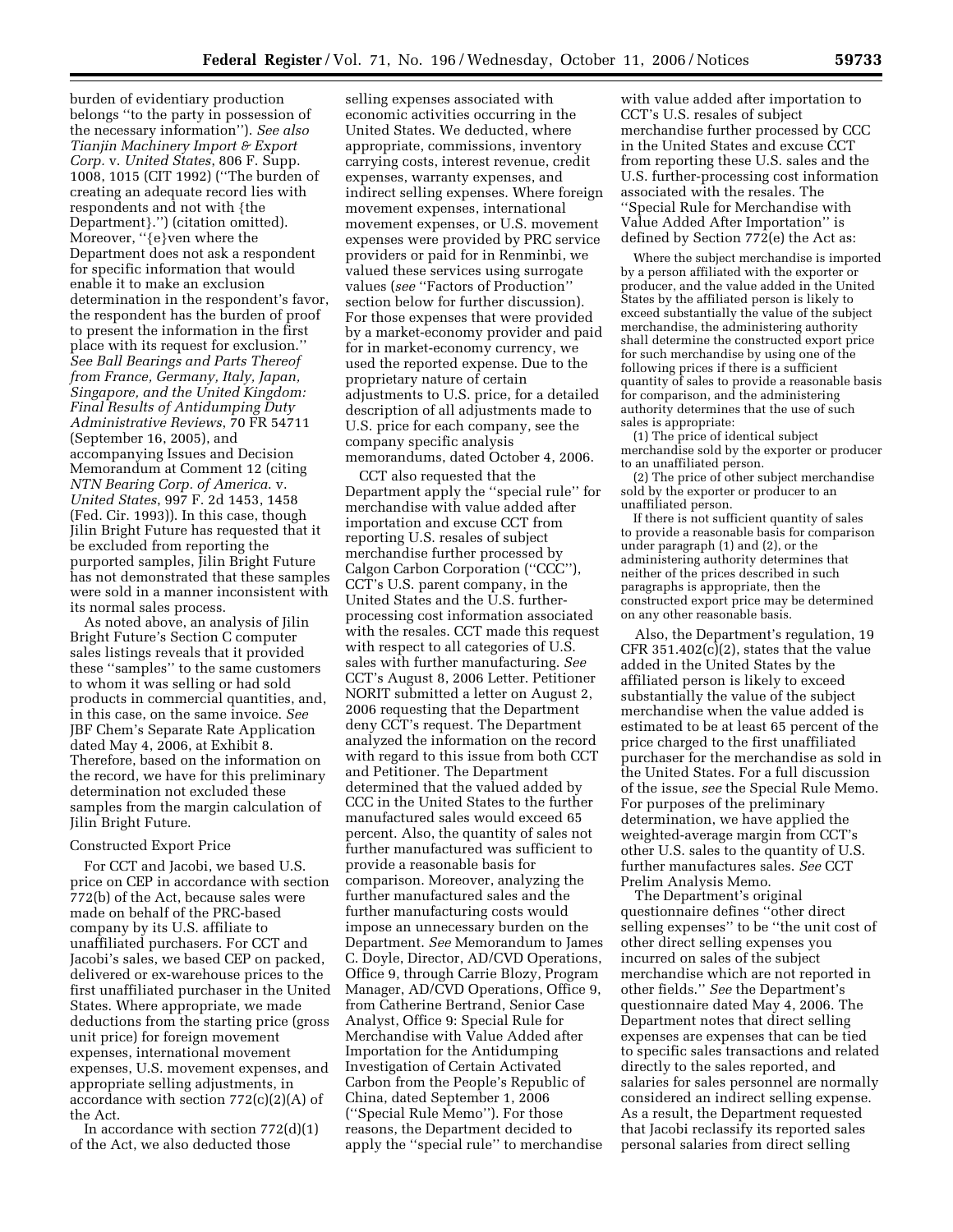expenses to be part of its indirect selling expense calculation. As Jacobi has continued to report these expenses as a direct selling expense, the Department has re-classified these expenses as part of total CEP selling expenses for purposes of the margin calculation. *See*  Jacobi's Analysis Memo.

## *Normal Value*

Section 773(c)(1) of the Act provides that the Department shall determine the NV using a factors-of-production methodology if the merchandise is exported from an NME and the information does not permit the calculation of NV using home-market prices, third-country prices, or constructed value under section 773(a) of the Act. The Department bases NV on the FOP because the presence of government controls on various aspects of non-market economies renders price comparisons and the calculation of production costs invalid under the Department's normal methodologies.

### *Factor Methodology*

During the POI, CCT did not have production of all types of merchandise for which it had POI sales. Consequently, CCT requested that it be allowed to report the factors-ofproduction data for the most similar products produced during the POI as a surrogate for products sold during the POI, but produced prior to the POI. However, the Department denied this request and requested that CCT expand the FOP reporting for certain suppliers to report the FOP data based on twelve months from January 1, 2005 to December 31, 2005. *See* August 9, 2005 Letter to CCT. For the CONNUMs for which FOPs are still not included in the expanded FOP database, the Department has assigned FOPs for similar subject merchandise that was produced by CCT, as facts available. The Department then calculated an average of the FOPs for each product grouping and assigned the product-group average FOPs to CONNUMs where no FOPs were reported by CCT. *See* CCT Prelim Analysis Memo.

On June 29, 2006, CCT requested to be excused from reporting factors of production data for certain of its suppliers due to the large number of suppliers from which CCT purchased certain activated carbon during the POI. Due to the large numbers of producers that supplied CCT during the POI, the Department excused CCT from reporting the factors of production data for certain suppliers and also the quantity relating to the unknown suppliers for which CCT had been unable to identify the actual suppliers. *See* June 29, 2006,

letter from CCT. The Department determined that CCT was not required to report the factors of production data for the following suppliers: Datong Fuping Activated Carbon Co., Ltd. (''FP''); Datong Huibao Activated Carbon Co., Ltd. (''HB''); Datong Hongtai Activated Carbon Co., Ltd. (''HT''); Ningxia Honghua Carbon Industrial Corp. (''HA''); Honke Activated Carbon Co., Ltd. (''HK''); and Ningxia Tianfu Activated Carbon Co., Ltd. (''TF''). *See*  Letters to CCT dated July 19, 2006, and August 10, 2006. As the corresponding U.S. sales from the material supplied by the above producers were reported in the U.S. sales listing, we have assigned FOPs for similar subject merchandise that was produced by CCT, as facts available, using the same methodology described above for products that were not produced during the expanded POI. *See* CCT Prelim Analysis Memo.

Jacobi has reported certain U.S. sales of powdered activated carbon, sourced from Datong Huibao, that Jacobi considers a byproduct of the production process. Jacobi states on page 12 of its Second Supplemental that it is unable to determine appropriate FOPs for this CONNUM, because Datong Huibao has no way of determining the products from which it was generated. Jacobi argues that all material inputs have been reported in the other products produced during the POI by this supplier, and Datong Huibao has no basis by which to make an allocation to this product. Based on the information on the record, the Department has preliminarily determined that Jacobi acted to the best of its ability, and that to apply an allocation which would increase the quantity of input and output on Datong Huibao's factors of production worksheets would make any reconciliation of Datong Huibao's factors of production impossible. Therefore, the Department has preliminarily determined to apply neutral facts available and apply the average of the usage rates reported by Datong Huibao to the unreported factors for this CONNUM. *See* Memorandum to the File from Anya Naschak, Senior Case Analyst, AD/CVD Operations, Office 9: Program Analysis for the Preliminary Determination of Antidumping Duty Investigation of Activated Carbon from the People's Republic of China: Tianjin Jacobi International Trading Co., Ltd. and Jacobi Carbons, Inc., dated October 4 2006 (''Jacobi Analysis Memo'') for a detailed discussion of the methodology.

### *Factor Valuations*

In accordance with section 773(c) of the Act, we calculated NV based on

factors of production reported by respondents for the POI, except as noted above. To calculate NV, we multiplied the reported per-unit factorconsumption rates by publicly available Indian surrogate values. In selecting the surrogate values, we considered the quality, specificity, and contemporaneity of the data. As appropriate, we adjusted input prices by including freight costs to make them delivered prices. Specifically, we added to Indian import surrogate values a surrogate freight cost using the shorter of the reported distance from the domestic supplier to the factory of production or the distance from the nearest seaport to the factory of production where appropriate. This adjustment is in accordance with the Court of Appeals for the Federal Circuit's decision in *Sigma Corp.* v. *United States*, 117 F. 3d 1401, 1407– 1408 (Fed. Cir. 1997). Where we did not use Indian Import Statistics, we calculated freight based on the reported distance from the supplier to the factory.

For this preliminary determination, in accordance with the Department's practice, we used data from the Indian Import Statistics in order to calculate surrogate values for the mandatory respondents' material inputs, except where noted below. In selecting the best available information for valuing FOP in accordance with section 773(c)(1) of the Act, the Department's practice is to select, to the extent practicable, surrogate values which are non-export average values, most contemporaneous with the POI, product-specific, and taxexclusive. *See, e.g., Notice of Preliminary Determination of Sales at Less Than Fair Value, Negative Preliminary Determination of Critical Circumstances and Postponement of Final Determination: Certain Frozen and Canned Warmwater Shrimp From the Socialist Republic of Vietnam*, 69 FR 42672, 42682 (July 16, 2004), unchanged in *Final Determination of Sales at Less Than Fair Value: Certain Frozen and Canned Warmwater Shrimp from the Socialist Republic of Vietnam*, 69 FR 71005 (December 8, 2004). The record shows that data in the Indian Import Statistics represent import data that are contemporaneous with the POI, product-specific, and tax-exclusive. Where we could not obtain publicly available information contemporaneous to the POI with which to value factors, we adjusted the surrogate values using, where appropriate, the Indian Wholesale Price Index (''WPI'') as published in the *International Financial*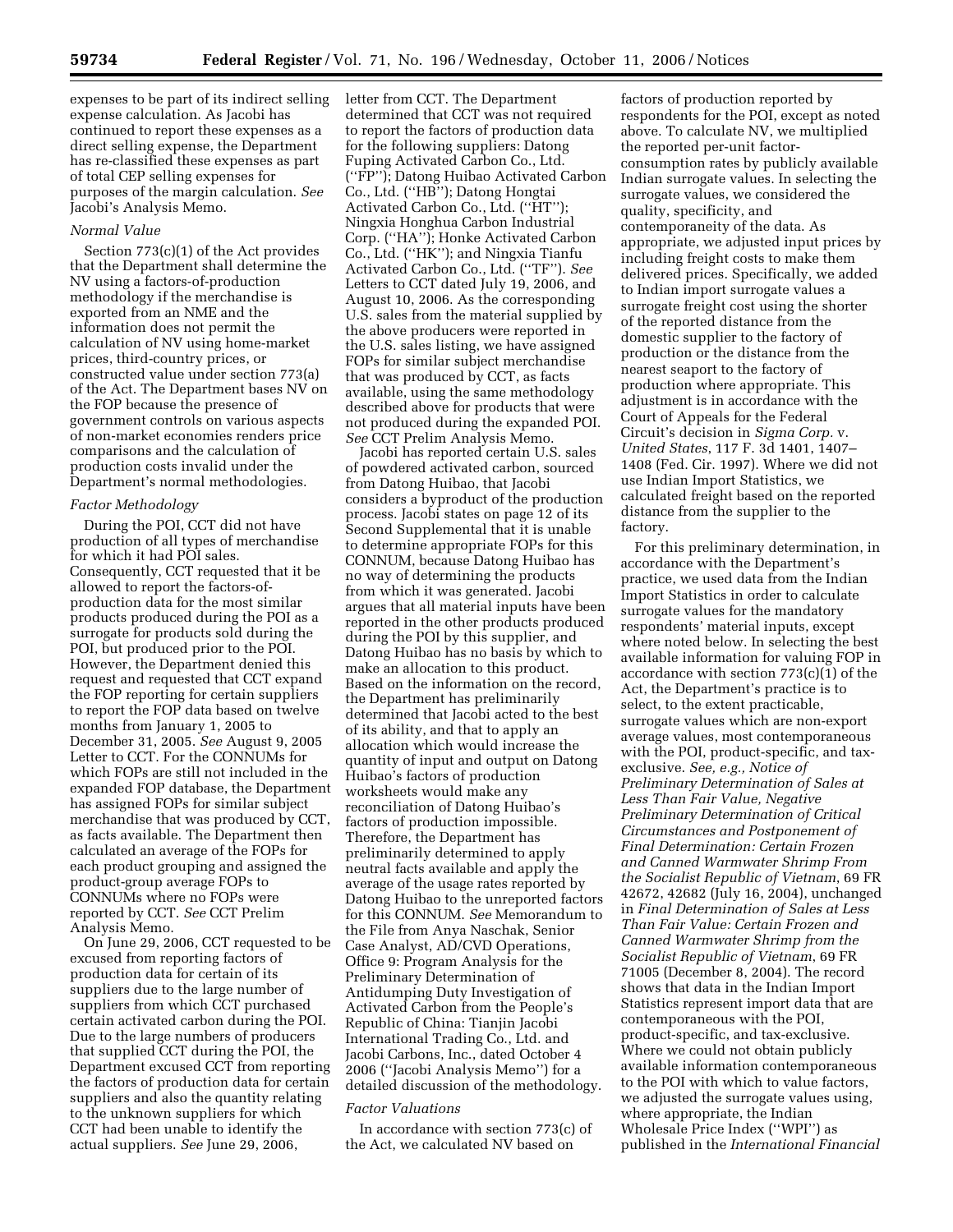*Statistics* of the International Monetary Fund.

Furthermore, with regard to the Indian import-based surrogate values, we have disregarded import prices that we have reason to believe or suspect may be subsidized. We have reason to believe or suspect that prices of inputs from Indonesia, South Korea, and Thailand may have been subsidized. We have found in other proceedings that these countries maintain broadly available, non-industry-specific export subsidies and, therefore, it is reasonable to infer that all exports to all markets from these countries may be subsidized. *See Honey from the People's Republic of China: Preliminary Results and Partial Rescission of Antidumping Duty Administrative Review*, 70 FR 74764, 74773 (December 16, 2005), unchanged in *Honey from the People's Republic of China: Final Results and Final Rescission, In Part, of Antidumping Duty Administrative Review*, 71 FR 34893 (June 16, 2006); *see also Tapered Roller Bearings and Parts Thereof, Finished and Unfinished, from the People's Republic of China: Final Results of 1999–2000 Administrative Review, Partial Rescission of Review, and Determination Not to Revoke Order in Part*, 66 FR 57420 (November 15, 2001), and accompanying Issues and Decision Memorandum at Comment 1. We are also directed by the legislative history not to conduct a formal investigation to ensure that such prices are not subsidized. *See* H.R. Rep. 100– 576 at 590 (1988). Rather, Congress directed the Department to base its decision on information that is available to it at the time it makes its determination. Therefore, we have not used prices from these countries in calculating the Indian import-based surrogate values.

We valued certain factors based on price data obtained from the Indian publication *Chemical Weekly*. These prices represent prices available in the Indian domestic market. In all cases, we assumed the chemical concentration to be 100 percent since we had no information to the contrary. Where multiple prices were available, we used the average of all prices with effective dates during the POI. We adjusted the average value to exclude excise and sales tax in each case where the price was specifically identified as being inclusive of excise and sales tax or solely inclusive of excise tax, as appropriate. Based on the 16 percent excise tax identified in *Central Excise Tariff 1998–99* (as published by Cen-Cus Publications, New Delhi), we calculated tax-exclusive prices. We then calculated a weighted-average POI price for each

material. This methodology was applied for the following inputs: Hydrochloric acid; potassium iodide; and, potassium permanganate.

To value electricity, the Department used rates from *Key World Energy Statistics 2003*, published by the International Energy Agency. Because these data were not contemporaneous to the POI, we adjusted for inflation using WPI. *See* Surrogate Value Memo.

Jacobi has reported that it purchased plastic bags during the POI from a market economy country and paid for these bags in a market economy currency. However, the Department has preliminarily determined that certain of these bags should more appropriately be valued using surrogate values because they were purchased from countries that maintain subsidies or were purchased prior to the POI. *See* Surrogate Value Memo and Jacobi Analysis Memo.

For direct, indirect, and packing labor, consistent with 19 CFR 351.408(c)(3), we used the PRC regression-based wage rate as reported on Import Administration's home page, Import Library, Expected Wages of Selected NME Countries, revised in November 2005, *http://ia.ita.doc.gov/ wages/index.html.* The source of these wage-rate data on the Import Administration's Web site is the Yearbook of Labour Statistics 2002, ILO (Geneva: 2002), Chapter 5B: Wages in Manufacturing. Because this regressionbased wage rate does not separate the labor rates into different skill levels or types of labor, we have applied the same wage rate to all skill levels and types of labor reported by the respondent. *See*  Surrogate Value Memo.

Because water is essential to the production process of the subject merchandise, the Department is considering water to be a direct material input, and not as overhead, and valued water with a surrogate value according to our practice. *See Final Determination of Sales at Less Than Fair Value and Critical Circumstances: Certain Malleable Iron Pipe Fittings From the People's Republic of China*, 68 FR 61395 (October 28, 2003) and, accompanying Issue and Decision Memorandum at Comment 11. Although some suppliers have reported that they obtain water from a well, we find that whether the producer pays for water is irrelevant in determining whether it should be considered a direct material input. Further, there is no evidence on the record that the Indian producer of activated carbon from which we are obtaining an overhead financial ratio accounts for water as an overhead expense. The Department valued water using data from the Maharashtra

Industrial Development Corporation (*http://www.midcindia.org*) since it includes a wide range of industrial water tariffs. This source provides 386 industrial water rates within the Maharashtra province from June 2003: 193 for the ''inside industrial areas'' usage category and 193 for the ''outside industrial areas'' usage category. Because the value was not contemporaneous with the POI, we adjusted the rate for inflation. *See*  Surrogate Value Memo.

For natural gas, we applied a surrogate value obtained from the Gas Authority of India Ltd. Web site, a supplier of natural gas in India, covering the period January through June 2002. In addition, based on the February 1, 2005, article from *Chemical Weekly*, we note that the Petroleum Ministry had been considering raising the price but no action was taken. Therefore, consistent with the Department's recent determination in Polyvinyl Alcohol from the People's Republic of China, we took the average of the base and ceiling prices, added the transportation charge, and inflated the calculated value using the appropriate WPI inflator. *See*  Surrogate Value Memo and *Polyvinyl Alcohol From the People's Republic of China: Final Results of Antidumping Duty Administrative Review*, 71 FR 27991 (May 15, 2006), and accompanying Issues and Decision Memorandum at Comment 2.

The Department valued steam following the methodology used in the investigation of *Certain Tissue Paper Products and Certain Crepe Paper Products from the People's Republic of China*, but updated the natural gas price. *See* Surrogate Value Memo and *Notice of Preliminary Determinations of Sales at Less Than Fair Value, Affirmative Preliminary Determination of Critical Circumstances and Postponement of Final Determination for Certain Tissue Paper Products*, 69 FR 56407 (September 21, 2004), unchanged in the final determination, *Notice of Final Determination of Sales at Less Than Fair Value: Certain Tissue Paper Products from the People's Republic of China*, 70 FR 7475 (February 14, 2005).

The Department used Indian transport information in order to value the freightin cost of the raw materials. We determined the best available information for valuing truck freight to be from *http://www.infreight.com.* This source provides daily rates from six major points of origin to five destinations in India during the POI. We obtained a price quote on the first day of each month of the POI from each point of origin to each destination and averaged the data accordingly. *See*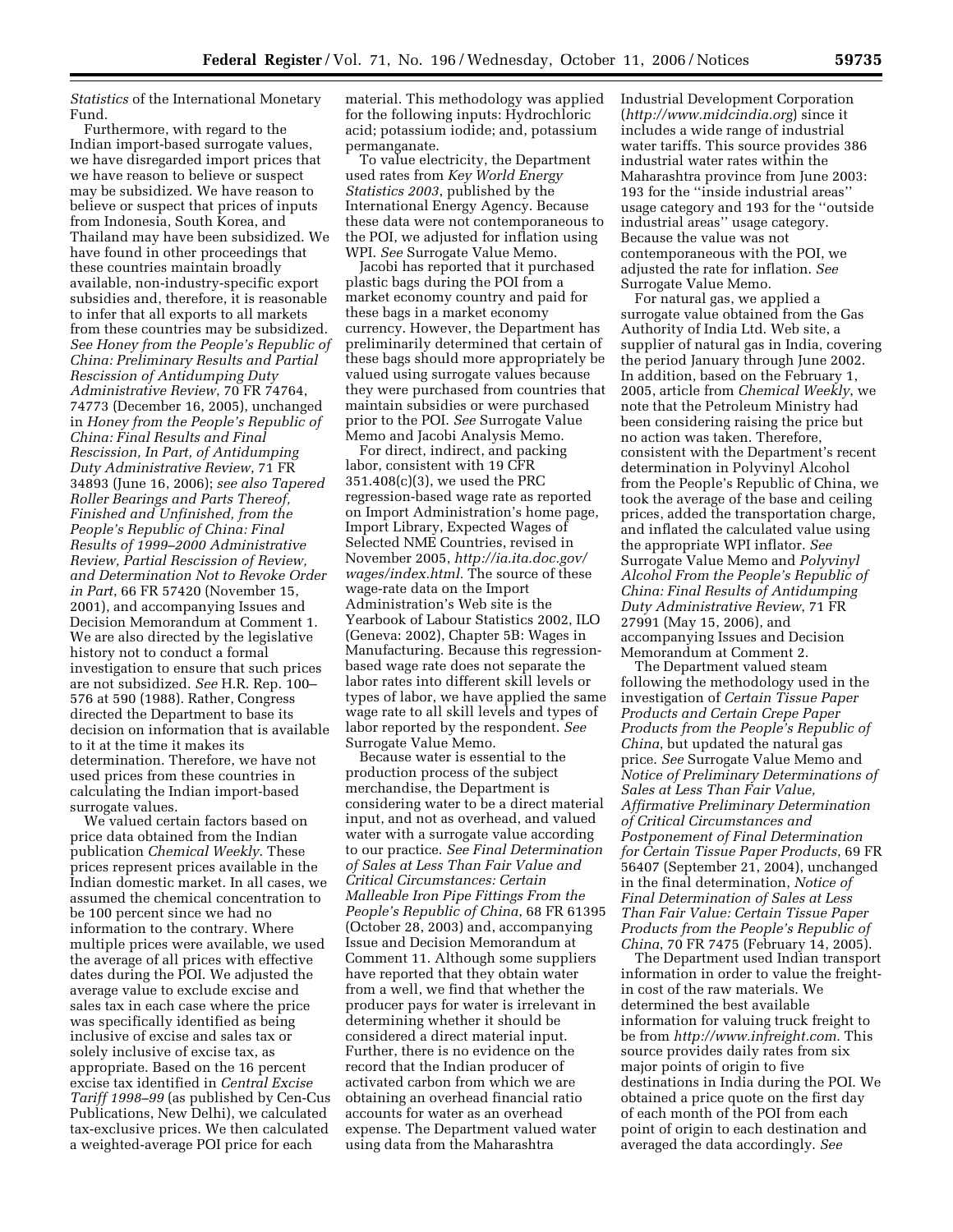Surrogate Value Memo. To value rail freight, the Department used an average of rail freight prices based on the publicly available freight rates reported by the official Web site of the Indian Ministry of Railways at *http:// www.indianrailways.gov.in/railway/ freightrates/freight*\_*charges.htm.* The Department used an average of the price-per-kilogram rate for class 130 based on the freight distances between cities. As the prices were denoted in quintals, the Department divided the price by 100 to derive a value in Rupees per kilogram. Consistent with the calculation of inland truck freight, the Department used the same freight distances used in the calculation of inland truck freight, as reported by *http://www.infreight.com* to derive a value in Rupees per kilogram per kilometer. *See* Surrogate Value Memo.

The Department used two sources to calculate a surrogate value for domestic brokerage expenses. The Department used a simple average of the publicly summarized version of the average value (adjusted for inflation) for brokerage and handling expenses reported in the U.S. sales listings in the submission from Essar Steel Ltd. (Essar Steel), dated February 28, 2005, in the antidumping duty review of Certain Hot-Rolled Carbon Steel Flat Products from India, and the submission from Agro Dutch Industries Limited (Agro Dutch), dated May 24, 2005, in the antidumping duty administrative review of Certain Preserved Mushrooms from India. *See Notice of Final Determination of Sales at Less Than Fair Value: Certain Hot-Rolled Carbon Steel Flat* 

*Products from India*, 66 FR 50406 (October 3, 2001), *Certain Preserved Mushrooms From India: Final Results of Antidumping Duty Administrative Review*, 71 FR 10646 (March 2, 2006), and Surrogate Value Memo.

With respect to the respondents' request for by-product offsets, the Department has preliminarily determined that the products respondents have claimed as a byproduct are in fact merchandise within the scope of this investigation because they are still considered activated carbon, and, therefore, should not be considered a by-product. We are therefore not granting by-product credits in our margin calculations, except for coal tar as reported by Jilin Bright Future because this is not subject merchandise. *See* Analysis Memos for CCT, Jilin Bright Future, and Jacobi.

### *Currency Conversion*

We made currency conversions into U.S. dollars, in accordance with section 773A(a) of the Act, based on the exchange rates in effect on the dates of the U.S. sales as certified by the Federal Reserve Bank.

#### *Verification*

As provided in section 782(i)(1) of the Act, we intend to verify the information upon which we will rely in making our final determination.

#### *Combination Rates*

In the *Initiation Notice* the Department stated that it would calculate combination rates for certain respondents that are eligible for a separate rate in this investigation. *See* 

*Initiation Notice.* This change in practice is described in *Policy Bulletin 05.1*, available at *http://ia.ita.doc.gov/.*  The *Policy Bulletin 05.1,* states:

{w}hile continuing the practice of assigning separate rates only to exporters, all separate rates that the Department will now assign in its NME investigations will be specific to those producers that supplied the exporter during the period of investigation. Note, however, that one rate is calculated for the exporter and all of the producers which supplied subject merchandise to it during the period of investigation. This practice applies both to mandatory respondents receiving an individually calculated separate rate as well as the pool of non-investigated firms receiving the weighted-average of the individually calculated rates. This practice is referred to as the application of ''combination rates'' because such rates apply to specific combinations of exporters and one or more producers. The cash-deposit rate assigned to an exporter will apply only to merchandise both exported by the firm in question and produced by a firm that supplied the exporter during the period of investigation. See *Policy Bulletin 05.1,* at page 6.

Also, the Department is not including Ningxia Haoqing Activated Carbon Co., Ltd (''HQG''), or Ningxia Guanghua Activated Carbon Co., Ltd (''GH''), in the combination rate for CCT as both HQG and GH are trading companies who sold other companies' merchandise to CCT during the POI. *See Policy Bulletin 05.1*  and Memo to the File from Catherine Bertrand, Senior Case Analyst, AD/CVD Operations, Office 9, dated October 3, 2006.

### **Preliminary Determination**

The weighted-average (''WA'') dumping margins are as follows:

| Exporter                                           | Supplier                                               | WA margin |
|----------------------------------------------------|--------------------------------------------------------|-----------|
| Beijing Pacific Activated Carbon Products Co., Ltd |                                                        | 72.52     |
| Beijing Pacific Activated Carbon Products Co., Ltd |                                                        | 72.52     |
| Beijing Pacific Activated Carbon Products Co., Ltd |                                                        | 72.52     |
| Beijing Pacific Activated Carbon Products Co., Ltd |                                                        | 72.52     |
| Beijing Pacific Activated Carbon Products Co., Ltd |                                                        | 72.52     |
| Beijing Pacific Activated Carbon Products Co., Ltd | Ningxia Guanghua Cherishment Activated Carbon Co., Ltd | 72.52     |
| Beijing Pacific Activated Carbon Products Co., Ltd |                                                        | 72.52     |
|                                                    |                                                        | 84.45     |
|                                                    |                                                        | 84.45     |
|                                                    |                                                        | 84.45     |
|                                                    |                                                        | 84.45     |
|                                                    |                                                        | 84.45     |
|                                                    |                                                        | 84.45     |
|                                                    |                                                        | 84.45     |
|                                                    |                                                        | 84.45     |
|                                                    |                                                        | 84.45     |
|                                                    |                                                        | 84.45     |
|                                                    |                                                        | 84.45     |
|                                                    |                                                        | 84.45     |
|                                                    |                                                        | 84.45     |
|                                                    |                                                        | 84.45     |
|                                                    | Jiaocheng Xinxin Purification Material Co., Ltd        | 84.45     |
|                                                    | Ningxia Guanghua Cherishment Activated Carbon Co., Ltd | 84.45     |
|                                                    |                                                        | 84.45     |
|                                                    |                                                        | 84.45     |
|                                                    |                                                        | 84.45     |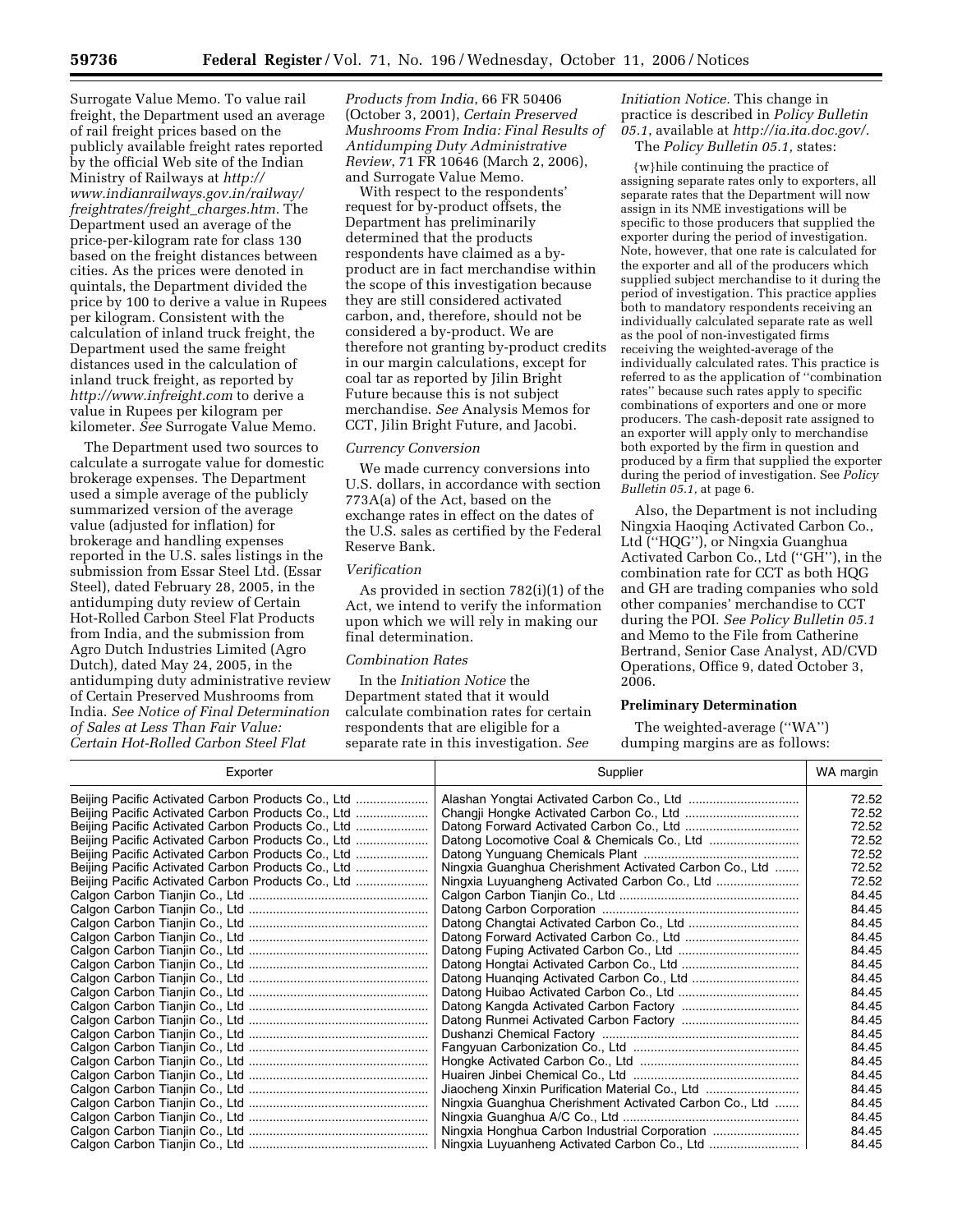| Exporter                                                                                             | Supplier                                               | WA margin      |
|------------------------------------------------------------------------------------------------------|--------------------------------------------------------|----------------|
|                                                                                                      | Ningxia Pingluo Yaofu Activated Carbon Factory         | 84.45          |
|                                                                                                      |                                                        | 84.45          |
|                                                                                                      | Ningxia Yinchuan Langiya Activated Carbon Co., Ltd     | 84.45          |
|                                                                                                      |                                                        | 84.45          |
|                                                                                                      |                                                        | 84.45          |
|                                                                                                      |                                                        | 84.45          |
|                                                                                                      |                                                        | 84.45          |
|                                                                                                      |                                                        | 84.45          |
|                                                                                                      |                                                        | 72.52          |
| Datong Municipal Yunguang Activated Carbon Co., Ltd                                                  | Datong Municipal Yunguang Activated Carbon Co., Ltd    | 72.52<br>72.52 |
|                                                                                                      |                                                        | 72.52          |
| Hebei Foreign Trade and Advertising Corporation                                                      |                                                        | 72.52          |
| Hebei Foreign Trade and Advertising Corporation                                                      |                                                        | 72.52          |
|                                                                                                      |                                                        | 49.09          |
|                                                                                                      |                                                        | 49.09          |
|                                                                                                      |                                                        | 49.09          |
|                                                                                                      |                                                        | 49.09          |
|                                                                                                      | Ningxia Huahui Activated Carbon Company Limited        | 49.09          |
|                                                                                                      |                                                        | 13.78          |
|                                                                                                      |                                                        | 13.78          |
|                                                                                                      | Zuoyun Bright Future Activated Carbon Plant            | 13.78          |
| Jilin Province Bright Future Industry and Commerce Co., Ltd                                          |                                                        | 13.78          |
| Jilin Province Bright Future Industry and Commerce Co., Ltd                                          |                                                        | 13.78          |
| Jilin Province Bright Future Industry and Commerce Co., Ltd                                          |                                                        | 13.78          |
| Ningxia Guanghua Cherishment Activated Carbon Co., Ltd                                               | Ningxia Guanghua Cherishment Activated Carbon Co., Ltd | 72.52          |
|                                                                                                      |                                                        | 72.52<br>72.52 |
|                                                                                                      |                                                        | 72.52          |
|                                                                                                      |                                                        | 72.52          |
|                                                                                                      |                                                        | 72.52          |
|                                                                                                      |                                                        | 72.52          |
|                                                                                                      |                                                        | 72.52          |
| Shanxi Industry Technology Trading Co., Ltd                                                          |                                                        | 72.52          |
|                                                                                                      |                                                        | 72.52          |
|                                                                                                      |                                                        | 72.52          |
| Shanxi Industry Technology Trading Co., Ltd                                                          |                                                        | 72.52          |
| Shanxi Industry Technology Trading Co., Ltd                                                          |                                                        | 72.52          |
|                                                                                                      |                                                        | 72.52          |
|                                                                                                      | Ningxia Guanghua Chemical Activated Carbon Co., Ltd    | 72.52          |
|                                                                                                      |                                                        | 72.52          |
|                                                                                                      |                                                        | 72.52          |
|                                                                                                      | Ningxia Huinong Xingsheng Activated Carbon Co., Ltd    | 72.52<br>72.52 |
|                                                                                                      |                                                        | 72.52          |
|                                                                                                      |                                                        | 72.52          |
|                                                                                                      |                                                        | 72.52          |
|                                                                                                      |                                                        | 72.52          |
|                                                                                                      | Ningxia Guanghua Cherishmemt Activated Carbon Co., Ltd | 72.52          |
|                                                                                                      | Ningxia Pingluo County YaoFu Activated Carbon Factory  | 72.52          |
| Shanxi Xuanzhong Chemical Industry Co., Ltd                                                          | Ningxia Pingluo Xuanzhong Activated Carbon Co., Ltd    | 72.52          |
|                                                                                                      | Datong Zuoyun Biyun Activated Carbon Co., Ltd          | 72.52          |
|                                                                                                      |                                                        | 72.52          |
|                                                                                                      | Ningxia Xingsheng Coal and Active Carbon Co., Ltd      | 72.52          |
|                                                                                                      |                                                        | 72.52          |
|                                                                                                      |                                                        | 72.52          |
|                                                                                                      | Ningxia Pingluo County YaoFu Activated Carbon Plant    | 72.52          |
|                                                                                                      |                                                        | 72.52          |
| United Manufacturing International (Beijing) Ltd<br>United Manufacturing International (Beijing) Ltd |                                                        | 72.52<br>72.52 |
| United Manufacturing International (Beijing) Ltd                                                     |                                                        | 72.52          |
| Xi'an Shuntong International Trade & Industrials Co., Ltd                                            |                                                        | 72.52          |
| Xi'an Shuntong International Trade & Industrials Co., Ltd                                            | Ningxia Huahui Activated Carbon Company Limited        | 72.52          |
|                                                                                                      |                                                        | 228.11         |
|                                                                                                      |                                                        |                |

As discussed above in the ''Affiliation'' section, the WA Margin of Jacobi Carbons AB of 49.09 percent applies to exports made by Jacobi Tianjin.

# **Disclosure**

We will disclose the calculations performed within five days of the date of publication of this notice to parties in this proceeding in accordance with 19 CFR 351.224(b).

# **Suspension of Liquidation**

In accordance with section 733(d) of the Act, we will instruct U.S. Customs and Border Protection (''CBP'') to suspend liquidation of all entries of subject merchandise, entered, or